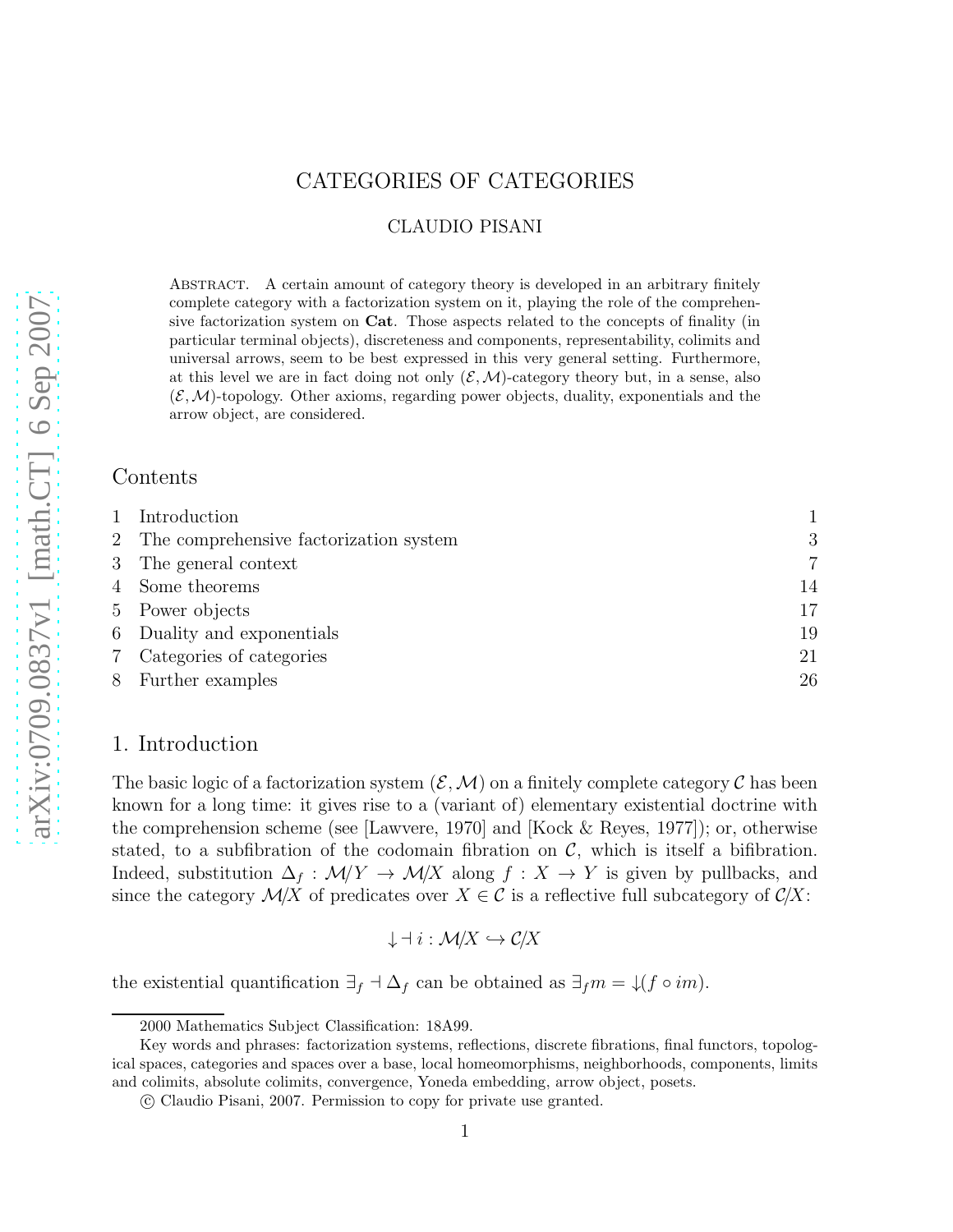In particular, the doctrine associated to the comprehensive factorization system

$$
\mathcal{M}/X \simeq \mathbf{Set}^{X^{\mathrm{op}}} \qquad X \in \mathbf{Cat}
$$

(where truth values are sets and existential quantification corresponds to Kan extensions) was among the instances of hyperdoctrine in [Lawvere, 1969] and [Lawvere, 1970]. The comprehensive factorization system itself was made explicit in [Street & Walters, 1973]. (We here consider the dual choice:  $\mathcal E$  and  $\mathcal M$  are the classes of final functors and discrete fibrations, rather than initial functors and discrete opfibrations).

About at the same time, the relevance of the "comprehension adjunction"

$$
\downarrow \dashv i: {\mathcal M}/X \ \simeq \ {\bf Set}^{X^{\rm op}} \hookrightarrow {\bf Cat}/X
$$

in the calculus of colimits was shown thoroughly in  $\left[ Par\acute{e}, 1973 \right]$ . By developing further these items in recent years (see [Pisani, 2007a]), it became clear that several categorical properties rest on the above reflection, that is on the comprehensive factorization system. In fact, in the present paper we will show how some of these properties, when properly formulated, depend only on the general logic of factorization systems.

So, category theory has a kernel which can be developed in any  $(\mathcal{E}, \mathcal{M})$ -category  $\mathcal{C}$ , that is in any finitely complete category with a factorization system on it. However, in general the objects of  $\mathcal C$  do not yet deserve to be called categories: in order to consider  $\mathcal C$  a "category of categories" we should assume at least an "arrow object" as in Section 7 (see also below).

On the contrary, other axioms on  $\mathcal C$  (see Section 8.4) would lead to consider it rather as a category of "topological spaces", including some kind of "infinitesimal" objects. (The term "space" is in some respects inadequate: for instance, although a right adjoint to the inclusion  $\mathcal{M}/X \hookrightarrow \mathcal{C}/X$  does exist for  $\mathcal{C} = \mathbf{Cat}$ , we presently are not assuming it, so that C is not a category of cohesion relative  $S = \mathcal{M}/1$  in the sense of [Lawvere, 2007].)

In such a "topological" category, any space over a base space  $X$  has a *discrete* (or *étalé*) reflection in  $\mathcal{M}/X$ . In particular, any space has a "set of components", and the discrete reflection of a point  $x: 1 \to X$  is the (infinitesimal) neighborhood  $\nu(x): N \to X$ of x. The full subcategory  $\overline{X} \hookrightarrow \mathcal{M}/X$  generated by the neighboroods of the points of X is the *adherence* category of X. If a space  $p : P \to X$  over X is in a neighborhood  $\nu(x)$ , then " $p$  is near the point  $x$ "; more generally, if neighbhorhoods are not monomorphisms, a map  $p \to \nu(x)$  "is a way to be near the point x". For a discrete space  $p : P \to X$ in  $\mathcal{M}/X$ , the following property is now almost tautological: for any  $x \in X$  and any  $a \in P$  over it, the neighborhood  $\nu(x)$  can be uniquely lifted to the neighborhood  $\nu(a)$ of a; equivalently, for any  $a \in P$ ,  $f \circ \nu(a) = \nu(pa)$ . Thus  $p : P \rightarrow X$  is indeed a "local hemeomorphism" in a very natural sense. (The fact that local homeomorphisms are the topological correspective of the discrete fibrations in Cat is further supported by [Clementino, Hofmann  $\&$  Janelidze 2005], where it is shown that étalé spaces coincide with pullback-stable "discrete ultrafilter fibrations"; in our context, stability of discreteness always holds.)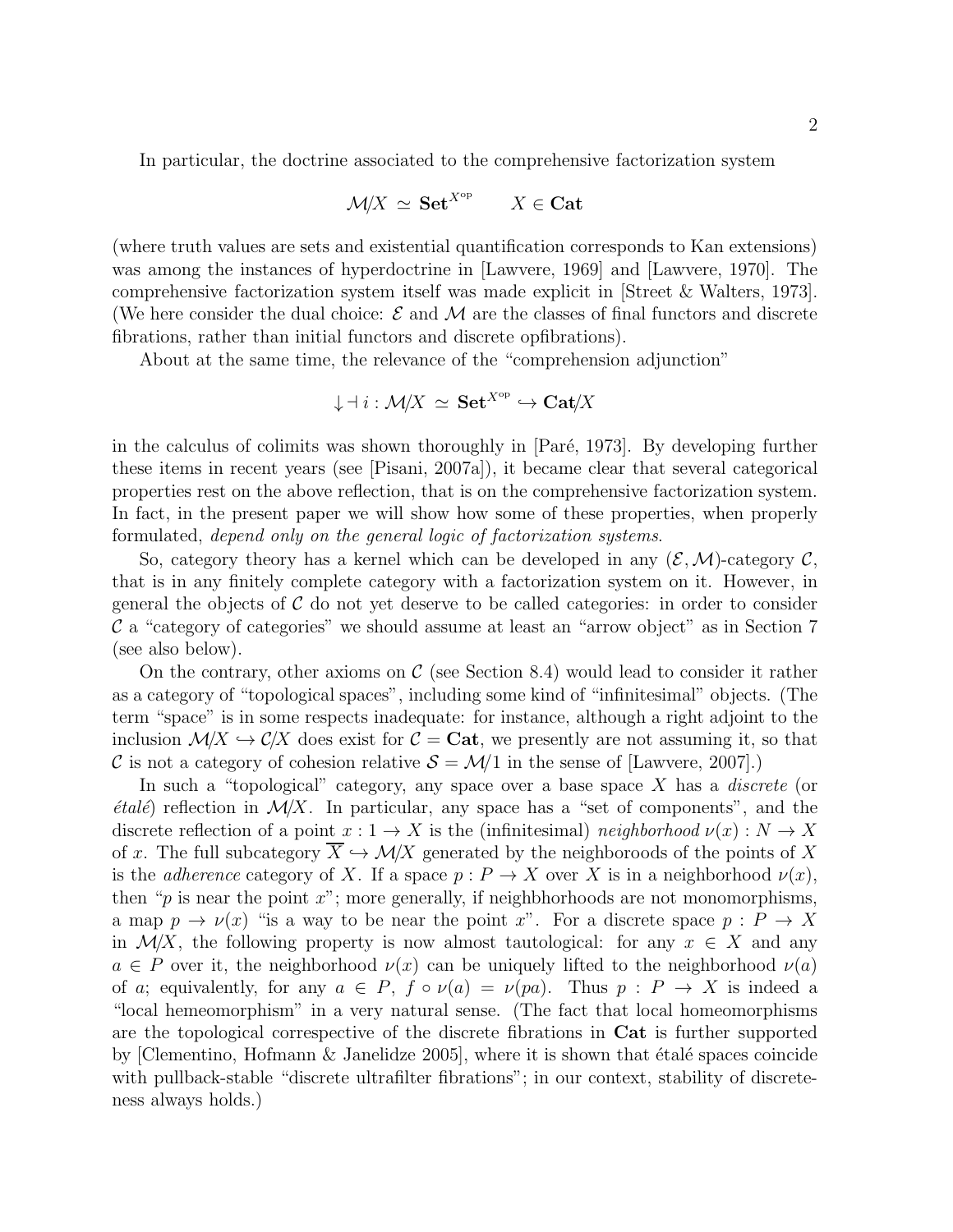In Cat, the neighborhood (in the above sense) of the point-object  $x \in X$  is the discrete fibration  $X/x$  corresponding to the presheaf represented by x, and a way for a functor  $p: P \to X$  to be near x is simply a cone of base p and vertex x. So, a reflection of a functor  $p : P \to X$  in Cat/X in the adherence category  $\overline{X} \cong X$  is a colimit of p. Furthermore,  $f: X \to Y$  has a right adjoint iff the inverse image (pullback) under f of any neighborhood in  $Y$  is a neighborhood in  $X$ .

In Section 2, we briefly review factorization systems in general, and the comprehensive factorization system on Cat. In Sections 3 and 4 we define and prove some classical concepts and theorems of category theory in the general context of  $(\mathcal{E}, \mathcal{M})$ -categories.

In the rest of the paper we introduce some axioms, mostly aiming at a more accurate description of the category of categories. In Section 5, we define power objects (playing the role of presheaf categories) and prove that if X has such a "Yoneda map"  $y : X \to \mathcal{P}X$ , the classical definition-characterization of finality holds: a map  $e: P \to X$  is in  $\mathcal E$  iff for any map  $f: X \to Y$  the colimits of f and  $f \circ e$  are the same (either existing if the other one does). If the power object  $\Omega := \mathcal{P}1$  exists in C it may be considered the "internal sets" or "truth values" object. In Section 6, we assume a duality functor  $(-)' : \mathcal{C} \to \mathcal{C}$ and exponentials, so that we have "two-sided" category theory. In particular "hom maps"  $X' \times X \to \Omega$  can be defined as those maps such that both the transposes are Yoneda maps.

In Section 7, we analyze the case where  $(\mathcal{E}, \mathcal{M})$  is generated by a pointed object  $t: 1 \to T$ , so that the discrete spaces  $m: M \to X$  over X coincide with the "discrete" T-fibrations": for any T-figure  $f: T \to X$  of the base X and any point a of M over ft, there is a unique lifting  $f': T \to M$  of f with  $f't = a$ . If T is in fact bipointed  $s, t : 1 \to 2$ , and s generates the dual of  $(\mathcal{E}, \mathcal{M})$ , we call it an "arrow object". Supposing that Lawvere's axioms on the pushouts 3 and 4 of 2 hold, any C-space  $X \in \mathcal{C}$  is a category  $X^*$  (see [Lawvere, 1966]), and there is a natural transformation  $X^* \to \overline{X} : \mathcal{C} \to \mathbf{Cat}$ .

Most of the classical examples of factorization systems give rather uninteresting instances of "category theories". (Indeed, if all the points  $1 \rightarrow X$  are in M, the adherence categories are discrete and only the constant maps can have (co)limits). However, apart from categories and "topological spaces", there are at least two  $(\mathcal{E}, \mathcal{M})$ -categories which may take advantage from being considered in the present perspective: the category of (reflexive) graphs and the category of posets, with  $\mathcal M$  given respectively by graph fibrations and by inclusions of lower-sets. These are briefly considered in Section 8, where we also discuss some properties of "topological categories".

Some of these topics have been presented at the International Conference on Category Theory (CT2007) held at Carvoeiro in June 2007.

### 2. The comprehensive factorization system

We review the basic facts regarding factorization systems in general and the comprehensive factorization system on Cat, on which our theory is modeled.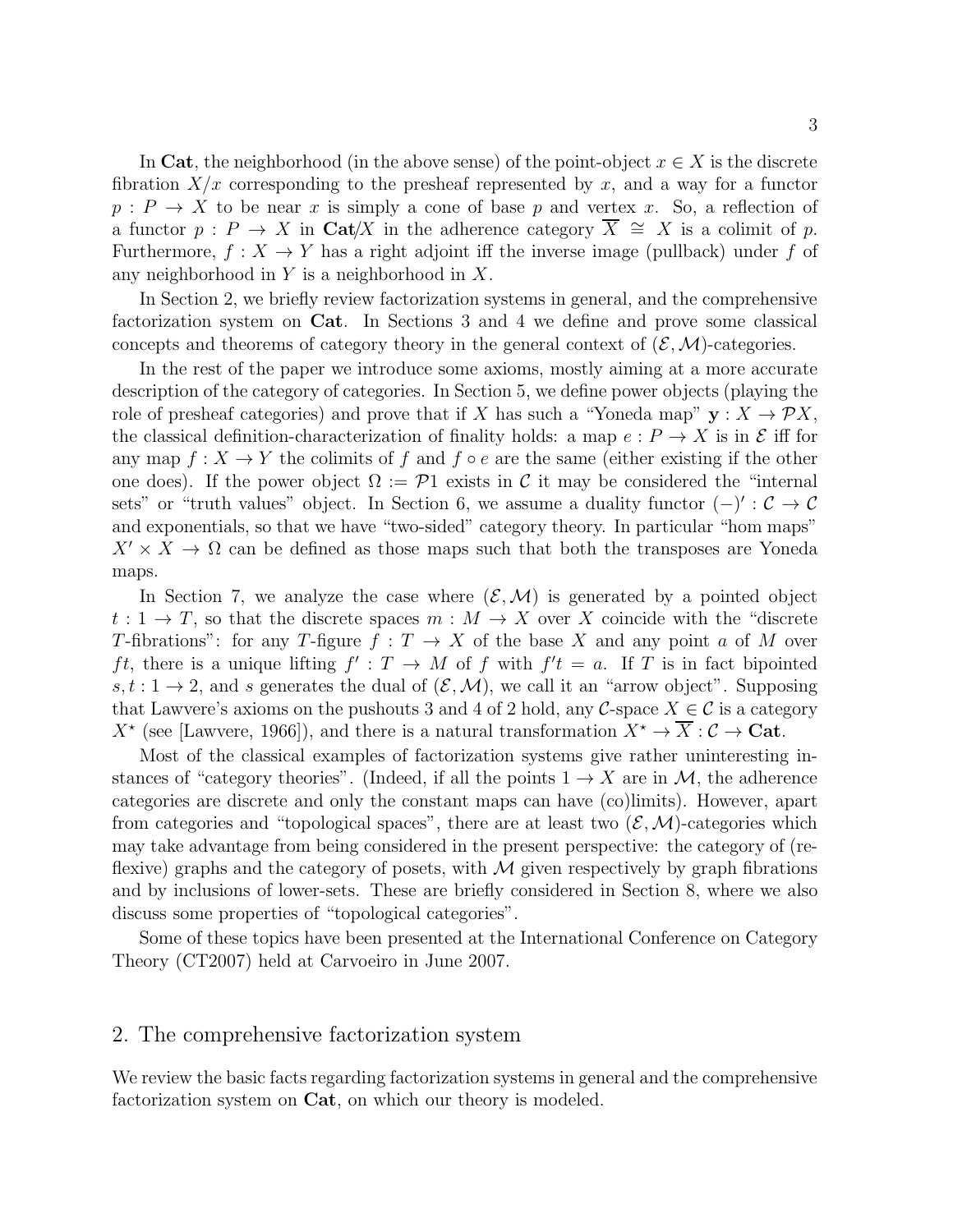2.1. THE LOGIC OF A FACTORIZATION SYSTEM. We assume throughout that  $\mathcal C$  is a finitely complete category. Recall that the **orthogonality** relation between the arrows of C is defined as follows: if  $e : E \to X$  and  $m : M \to Y$ , then  $e \perp m$  iff every commutative square  $qe = mf$  has a unique diagonal:

> $E \xrightarrow{f}$ e ľ M m  $\overline{\phantom{a}}$  $\boldsymbol{X}$ g / u  $\cdot$ <sup> $\cdot$ </sup> Y (1)

Thus we have a Galois connection on the classes of arrows of  $\mathcal{C}$ . If  $\mathcal{E}$  and  $\mathcal{M}$  are two such classes, stable with respect to  $\perp$ ,

$$
\mathcal{E} = {}^{\perp} \mathcal{M} \qquad ; \qquad \mathcal{M} = \mathcal{E}^{\perp}
$$

one says that the pair  $(\mathcal{E},\mathcal{M})$  is a **pre-factorization system** on X; if furthermore any f in C factors as  $f = me$  with  $e \in \mathcal{E}$  and  $m \in \mathcal{M}$ , then  $(\mathcal{E}, \mathcal{M})$  is a **factorization system**. Note that for any class A of arrows in C,  $(\mathcal{A}^{\perp}), \mathcal{A}^{\perp}$  is a pre-factorization system on X: we say that it is "generated by  $\mathcal{A}$ ". The following properties are standard:

2.2. PROPOSITION. Let  $(\mathcal{E}, \mathcal{M})$  be a pre-factorization system on  $\mathcal{C}$ .

- 1. An arrow f is both in  $\mathcal E$  and in  $\mathcal M$  iff it is an isomorphism.
- 2. If m and m' are consecutive arrows with  $m \in \mathcal{M}$ , then  $m' \in \mathcal{M}$  iff  $m' \circ m \in \mathcal{M}$ .
- 3. If  $m \in \mathcal{M}$ , the pullback  $f^*m$  along any map is also in  $\mathcal{M}$ .

Of course, the dual properties concerning  $\mathcal E$  hold as well.

2.3. COROLLARY. If  $(\mathcal{E}, \mathcal{M})$  is a pre-factorization system on C, then

- 1. E and M are (lluf) subcategories of X.
- 2. The inclusions  $i_X : \mathcal{M}/X \hookrightarrow \mathcal{C}/X$  are full.
- 3. By restricting the codomain fibration to the arrows in M, one obtains a subfibration.

So, for any  $f: X \to Y$  in C, the pullback functor  $f^* : C/Y \to C/X$  restricts to

$$
\Delta_f : \mathcal{M}/Y \to \mathcal{M}/X \tag{2}
$$

2.4. PROPOSITION. Let  $(\mathcal{E}, \mathcal{M})$  be a pre-factorization system on C and  $p : P \to X$ . The following are equivalent:

1.  $p = m \circ e$  with  $m \in \mathcal{M}$  and  $e \in \mathcal{E}$ .

2. The map  $e : p \to m$  over X is a reflection of  $p \in C/X$  in the subcetegory  $\mathcal{M}/X$ .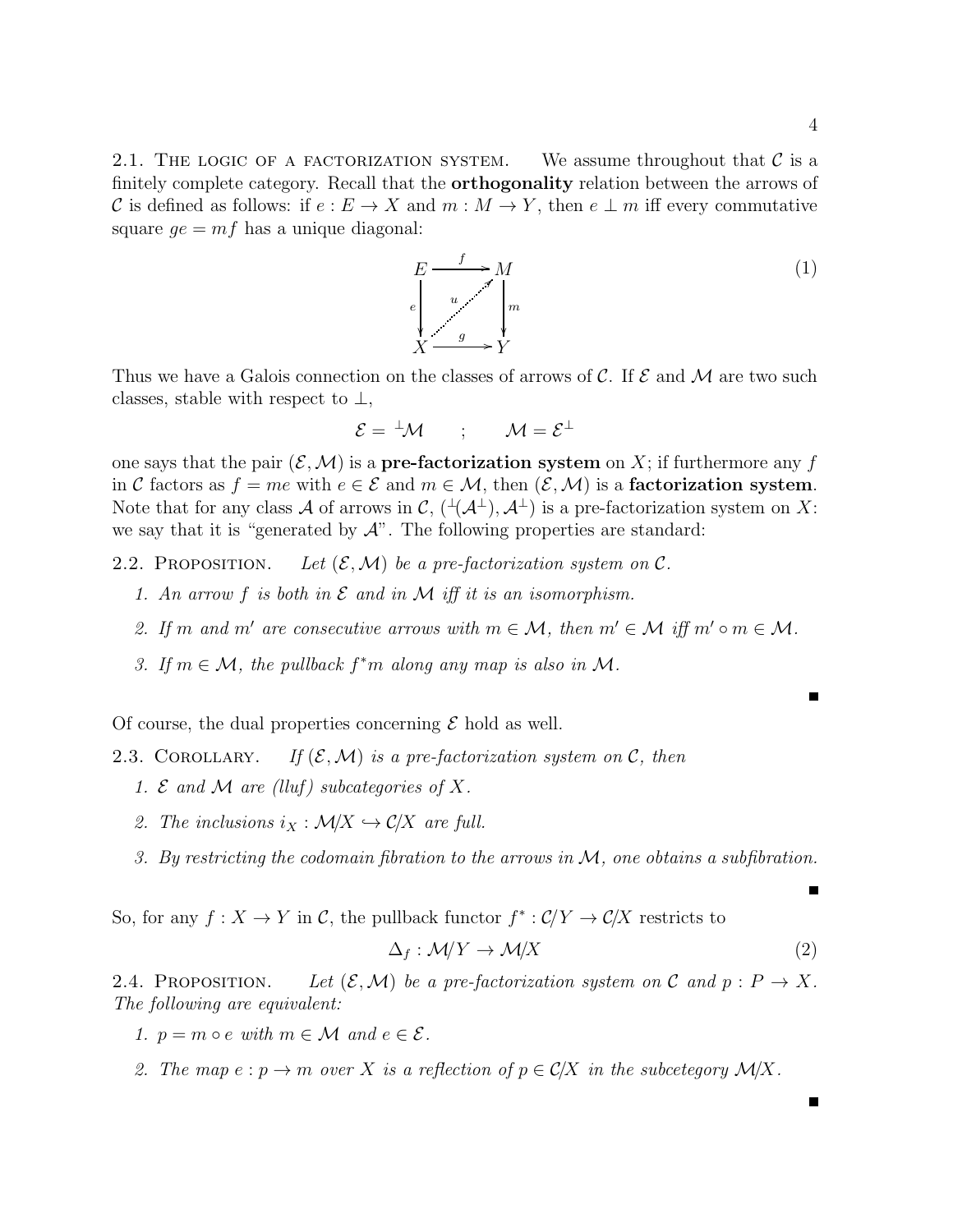$\blacksquare$ 

2.5. COROLLARY. A pre-factorization system  $(\mathcal{E}, \mathcal{M})$  on C is a factorization system if and only if  $\mathcal{M}/X$  is reflective in  $\mathcal{C}/X$  for any  $X \in \mathcal{C}$ .

Thus, the key facts about factorization systems can be summarized as follows

• A factorization  $p = m \circ e$ , with  $m \in \mathcal{M}$  and  $e \in \mathcal{E}$ , gives the following universal property: any map in  $\mathcal{C}/X$  from p to n, with  $n \in \mathcal{M}$ , factors uniquely through e:



So if a factorization  $p = me$  of any map p has been fixed, we have reflections

$$
\downarrow_X \dashv i_X: \mathcal{M}/X \to \mathcal{C}/X
$$

with  $\downarrow p = m$ ; conversely, such a reflection yields factorizations  $p = \downarrow p \circ e$ .

• In particular, an arrow is in  $\mathcal E$  iff its reflection is terminal in  $\mathcal M/X$  (that is, iff it is an isomorphism):

$$
e \in \mathcal{E} \iff \downarrow e \cong 1_X. \tag{4}
$$

• The fibration  $\mathcal{M}/X$  is a subfibration of the codomain fibration  $\mathcal{C}/X$ ,

$$
\mathcal{M}/X \leftarrow \frac{\Delta_f}{\begin{array}{c}\Delta_f\\ \downarrow\\ C/X \leftarrow \end{array}} \mathcal{M}/Y
$$
\n
$$
\begin{array}{c}\n\downarrow\\ \downarrow\\ i\n\end{array}
$$
\n
$$
C/Y \leftarrow \begin{array}{c}\n\downarrow\\ C/Y\n\end{array}
$$
\n(5)

and is itself a bifibration

$$
\exists_f \dashv \Delta_f
$$

where the existential quantification can be obtained as

$$
\exists_f m \cong \downarrow f_!(im)
$$

Since the left adjoint square also commutes (up to isomorphisms)

$$
\mathcal{M}/X \xrightarrow{\exists_{f}} \mathcal{M}/Y
$$
\n
$$
\downarrow \qquad \qquad \downarrow
$$
\n
$$
\mathcal{C}/X \xrightarrow{f_1} \mathcal{C}/Y
$$
\n(6)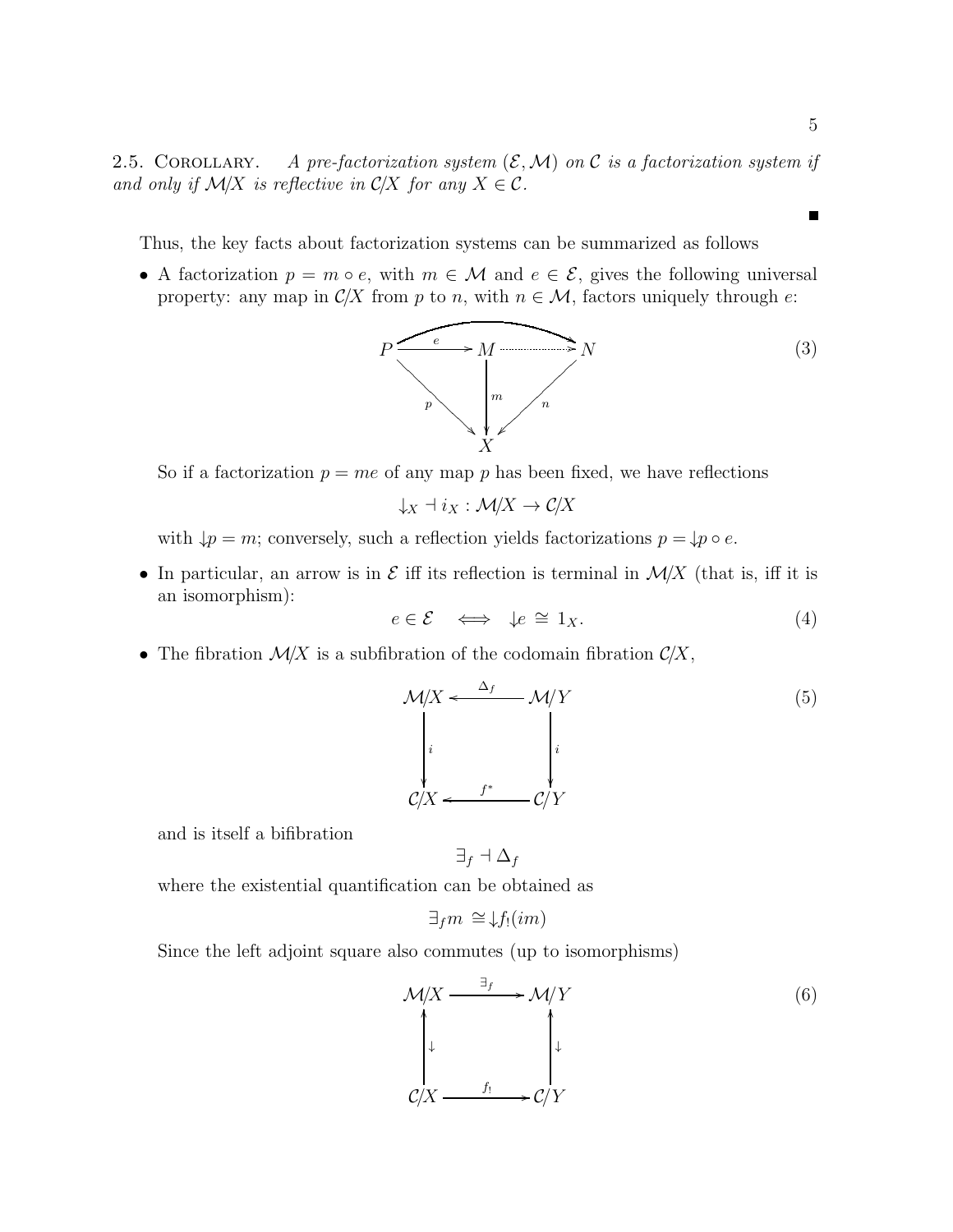we get

$$
\downarrow (f \circ p) \cong \exists_f \downarrow p \tag{7}
$$

for any  $p \in C/X$ . (Recall that  $f_! \dashv f^*$  is given by composition with  $f$ .)

• In particular, if  $e: P \to X$  is in  $\mathcal E$  then for any  $f: X \to Y$ 

$$
\downarrow (f \circ e) \cong \exists_f 1_P \cong \downarrow f \tag{8}
$$

So,  $e: P \to X$  is in  $\mathcal E$  iff, for any  $f: X \to Y$ , f and fe have the same reflection.

2.6. THE COMPREHENSIVE FACTORIZATION SYSTEM. Let the functor  $t: 1 \rightarrow 2$  be the codomain of the arrow category, and let  $(\mathcal{E}, \mathcal{M})$  be the pre-factorization system generated by t. Then the class  $\mathcal{M} = {}^{\perp}t$  of functors orthogonal to t, is the (lluf) subcategory of discrete fibrations, and the comprehensive factorization system reduces to the following facts:

- for any category X,  $\mathcal{M}/X$  is reflective in Cat/X;
- the class  $\mathcal{E} = \mathcal{M}^{\perp}$  is the (lluf) subcategory of final functors.

Both of them are a consequence of the following proposition, whose proof is an easy generalization of the Yoneda Lemma (see [Pisani, 2007b]):

2.7. PROPOSITION. The left adjoint  $\downarrow \dashv i$  to the full inclusion  $i : \mathcal{M}/X \hookrightarrow \mathbf{Cat}/X$  is given on a  $p : P \to X$  by (the discrete fibration corresponding to the presheaf)

$$
\downarrow p \cong \Gamma_!(-/p) \tag{9}
$$

In fact, when  $P = 1$  we get the reflection of an object  $x : 1 \rightarrow X$ ,

$$
\downarrow x = X/x
$$

and the universal property of the reflection reduces to the (discrete fibration version of the) Yoneda Lemma; while when  $X = 1$  the reflection

$$
\downarrow:\mathbf{Cat}\rightarrow \mathcal{M}/1\,\simeq\,\mathbf{Set}
$$

is simply the component functor  $\Gamma_!$ .

Now, by (4), a functor  $p: P \to X$  is in  $\mathcal E$  iff  $\Gamma_1(x/p) = 1$  for any  $x \in X$ , and this is the definition of final functors given in [Mac Lane, 1971]). The other classical characterization of finality via colimits will be proved in a more general context in Section 5.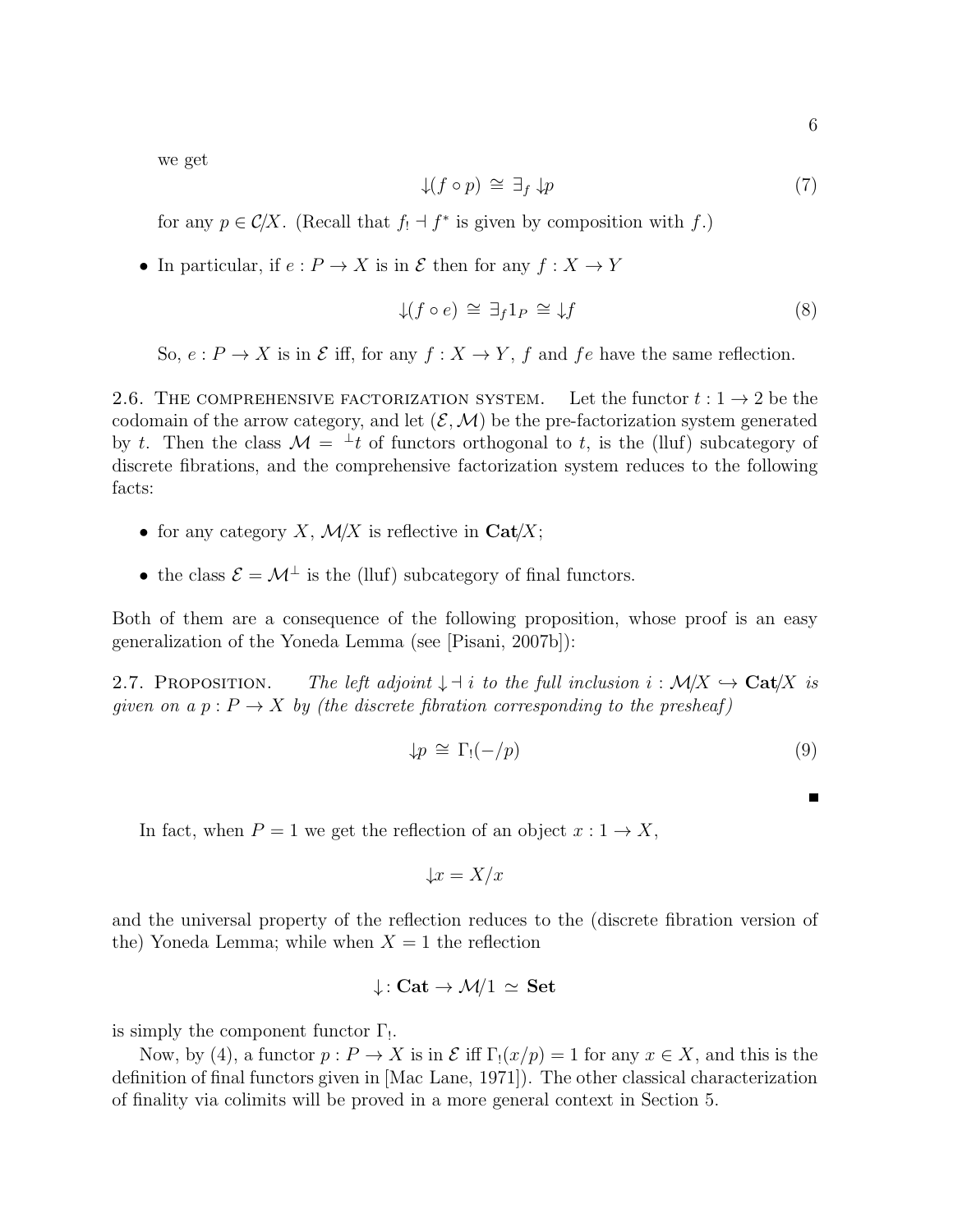### 3. The general context

In this section we define several categorical concepts in the context of arbitrary  $(\mathcal{E},\mathcal{M})$ categories. Thus, we assume that  $\mathcal C$  is a finitely complete category with a factorization system on it. We also suppose that a reflection  $\downarrow_X : C/X \to \mathcal{M}/X$ , for any  $X \in \mathcal{C}$  (or, equivalently a factorization for any arrow in  $\mathcal{C}$ ) has been fixed. The objects and the arrows of  $\mathcal C$  will be called  $\mathcal C$ -spaces (or simply spaces) and **maps**.

3.1. FINAL MAPS, DISCRETE SPACES OVER A SPACE AND SETS. A map in  $\mathcal E$  is final. An object  $m : M \to X$  of  $M/X$  is a **discrete space** over X. A C-set is a discrete space over 1, and we denote by  $S := \mathcal{M}/1 \hookrightarrow \mathcal{C}$  the reflective full subcategory of C-sets, which are the truth values of our doctrine. (We will often drop the prefix  $\mathcal{C}$ .)

3.2. COMPONENTS. The reflection  $\Gamma_! := \downarrow_1 : \mathcal{C} \to \mathcal{S}$  is the **components** functor. So the factorization of the terminal map  $\mathbf{x}$ 



gives the set  $S = \Gamma_1 X$  of components of X, with the universal property:



In particular, a space X is **connected** if  $\Gamma_1 X = 1$  (or, equivalently, if the terminal map is final). In this case we have the familiar universal property:



that is, any map to a set is constant. Note that by Proposition 2.2 a space with a final point is connected.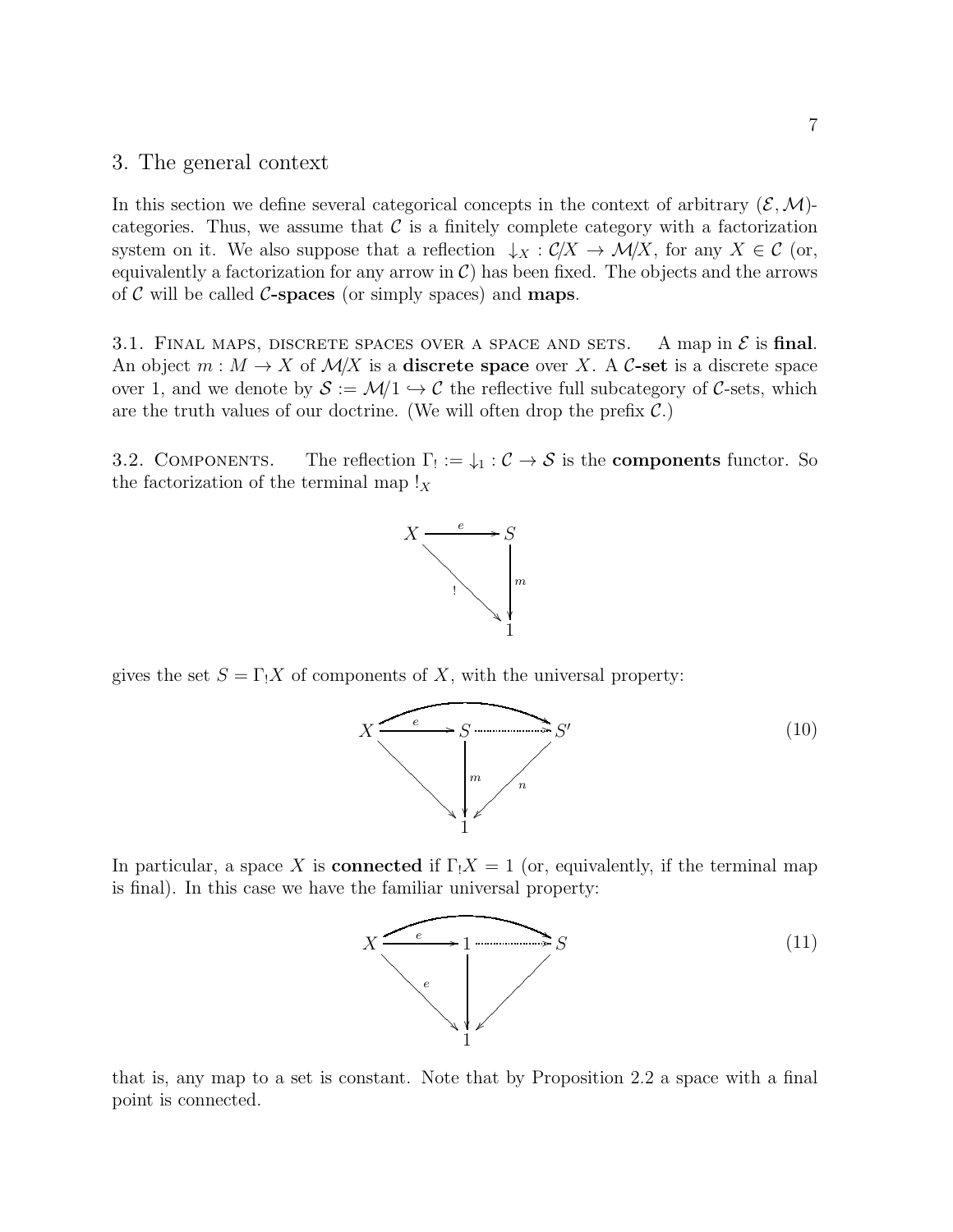3.3. NEIGHBORHOODS. Given a point  $x: 1 \rightarrow X$ , the **neighborhood** of x is the reflection  $\nu(x) := \n\downarrow x$  of x in  $\mathcal{M}/X$ . So the factorization of the point x



gives the neighborhood  $m = \nu(x)$  of x with a final point of its total. Thus, a discrete space  $m : M \to X$  over X is isomorphic to a neighborhood iff its total M has a final point  $e: 1 \to M$ , and in this case  $m \cong \nu$ (*me*). (In particular, any C-space is "locally connected".)

The universal property of discrete reflection now becomes:



That is, given any point a over x of the total of a discrete space over X, there is a unique map  $\nu(x) \to M$  over X which takes the final point of its total to a. Note that u is itself discrete, so that it is the neighborhood  $u = \nu(a)$  of the point a of M. (This is the "local homeomorphism property" mentioned in the Introduction.) Otherwise posed, we may rearrange the diagram as follows:



so that  $\nu(x)$  is characterized by the fact that it is *initial* among the *discrete* spaces over X with a (distinguished) point over x. The dual characterization is also significant: the neighborhood of x is final among the spaces over X with a (distinguished) final point over  $x:$ 

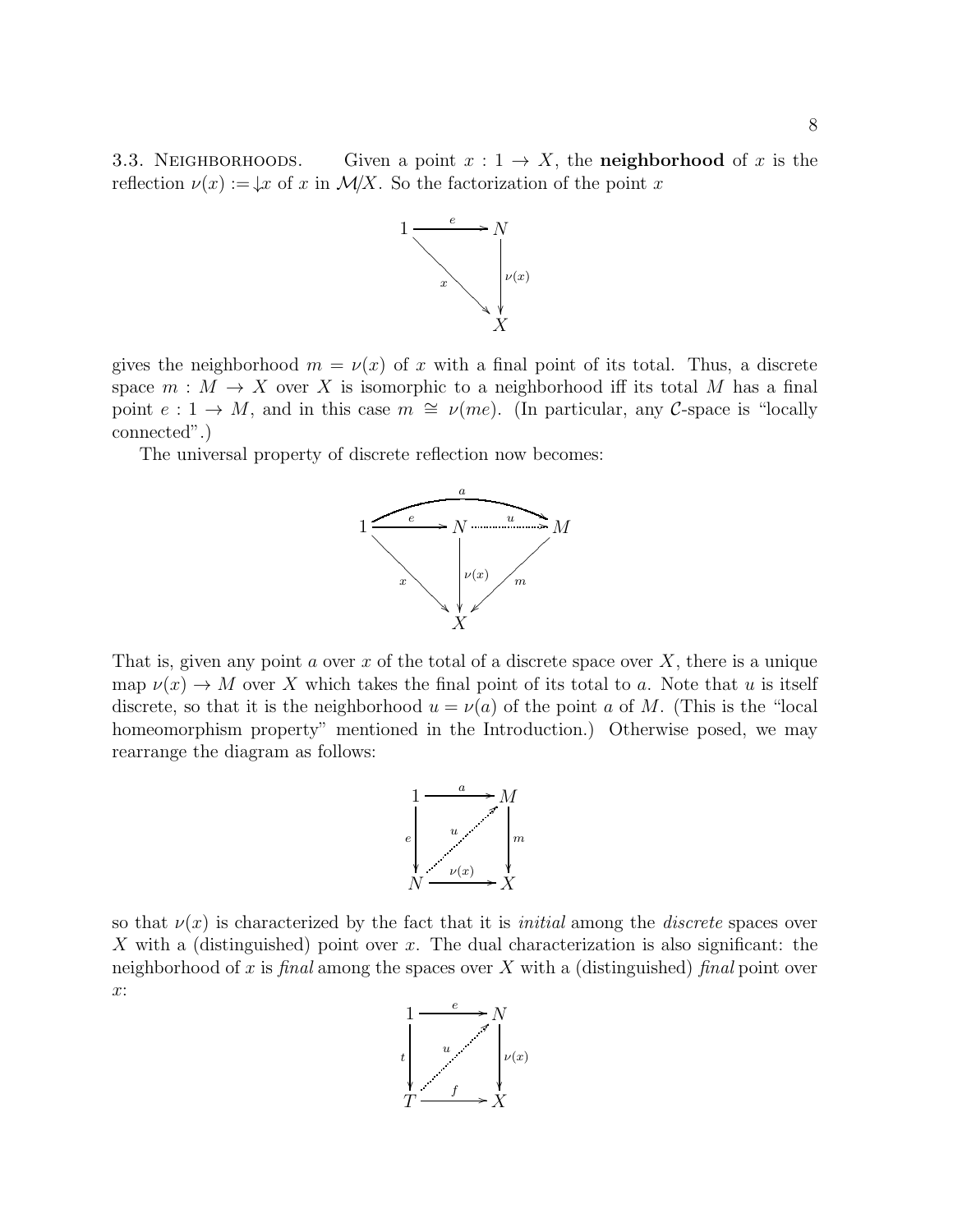Intuitively, a C-space T with a final point  $t: 1 \rightarrow T$  is "absolutely concentrated" around t, so that a map  $f: T \to X$  parameterizes a portion of the space X concentrated around  $ft \in X$ . The neighborhood  $\nu(x): N \to X$  is thus characterized as the biggest of these portions. In fact, we will see that in the above diagram  $x$  is the absolute colimit of  $f$  in a precise sense (which becomes the usual one in  $Cat$ ), with u as colimiting cone.

3.4. NEIGHBORHOODS IN Cat. As mentioned before, in Cat the neighborhood of the point-object x is the discrete fibration  $\nu(x): X/x \to X$  (with the terminal object  $id_x: 1 \to X/x$  as reflection map) corresponding to the presheaf represented by x. Thus, a category  $p : P \to X$  over X is isomorphic (over X) to  $\nu(x) : X/x \to X$  iff it is a discrete fibration and P has a terminal object  $e: 1 \to P$  over x. The isomorphism is unique if it is required to send e to  $\mathrm{id}_x$ . The universal property of neighborhoods now becomes (the discrete fibration version of) the Yoneda Lemma: a discrete fibration  $n: N \to X$  over X with an object  $e: 1 \to N$  over  $x \in X$  is isomorphic to  $X/x \to X$  (with the object  $\mathrm{id}_x$  over x) iff for any discrete fibration  $m : M \to X$ , composition with e gives a bijection between the functors  $N \to M$  over X and the objects a of M over x.



(Of course,  $e$  is then a terminal object and is usually known as a "universal element" of the presheaf corresponding to  $n.$ )

The dual characterization is less widely known: a category  $n: N \to X$  over X with a final object  $e: 1 \to N$  over  $x \in X$  is isomorphic to  $X/x \to X$  (with the object  $\mathrm{id}_x$  over x) iff for any category with a final object  $t: 1 \rightarrow T$ , composition with n gives a bijection between the functors  $T \to N$  sending t to e and the functors  $f : T \to X$  sending t to x.



The two dual characterizations of neighborhoods become evident in the  $(\mathcal{E},\mathcal{M})$ -category of posets (see Section 8.3). Given an element  $x \in X$  of a poset, the principal sieve  $\downarrow x$ is both the smallest lower-set containing x and the biggest part of X having x has a maximum.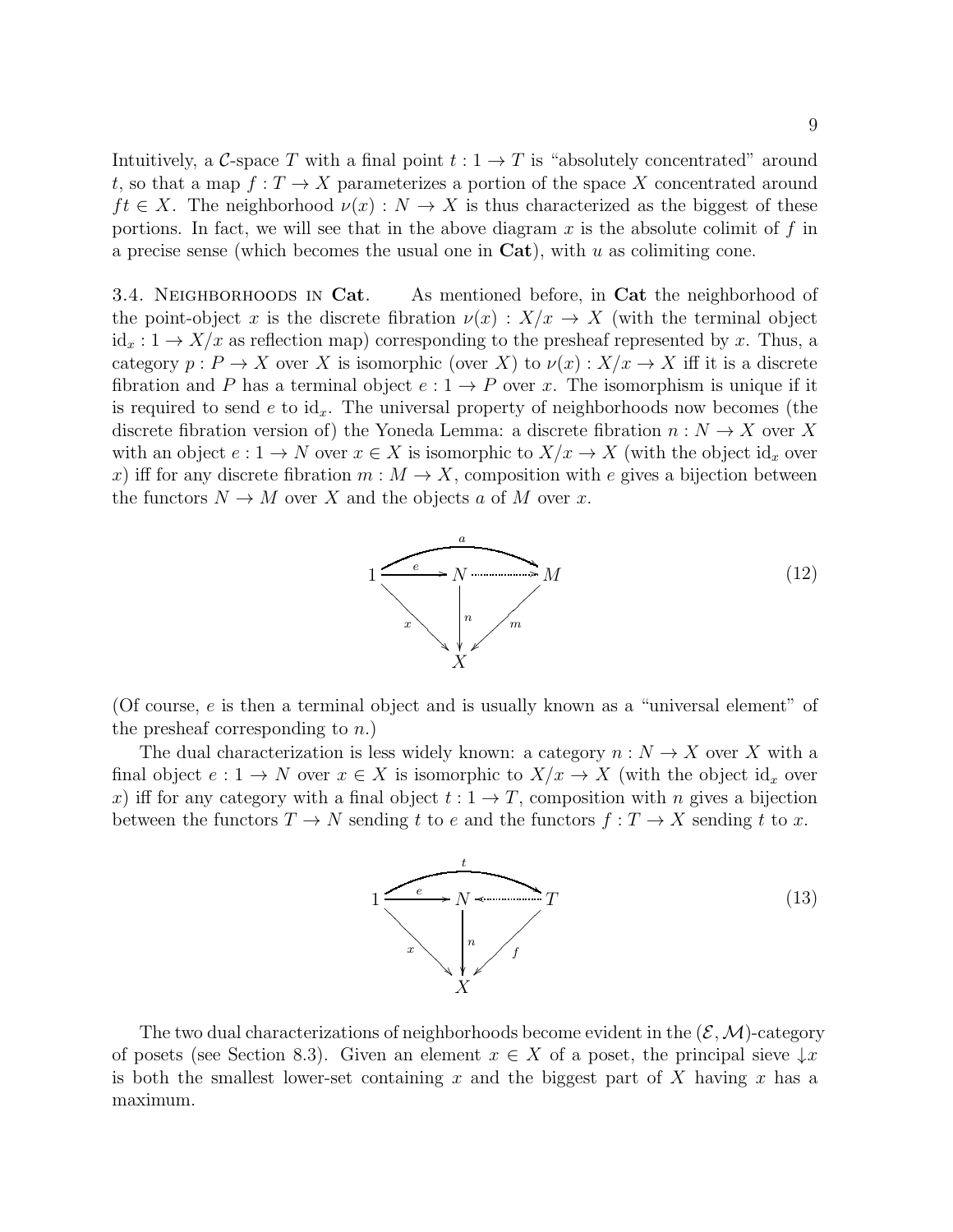#### 3.5. Pullbacks, fibers and constant spaces. In the following pullbacks,



the set Mx is the (discrete) fibre of m over x (or also the value of m at x), while !\*m is the **constant** (discrete) space  $S \times X \to X$  over X (with constant value S).

3.6. THE ADHERENCE PSEUDO-FUNCTOR. The adherence category  $\overline{X}$  of X is the full subcategory of  $\mathcal{M}/X$  generated by the neighborhoods of the points of X. We will often denote the object  $\nu(x)$  of  $\overline{X}$  simply by x.

Note that in Cat,  $\overline{X} \cong X$ . Note also that, by Proposition 2.2, any point of a C-set S is discrete over S, so that  $\overline{S}$  is a **Cat**-set (a discrete category).

By (7), we get in particular that for any map  $f: X \to Y$ 

 $\exists_{f}\downarrow x \cong \downarrow(f_{!}x)$ 

Then the direct image (that is, the existential quantification, not to be confused with  $f_!$ ) along f preserves neighborhoods:

$$
\exists_f \nu(x) \cong \nu(fx) \tag{15}
$$

so that  $\exists_f$  restricts to a functor  $\overline{f} : \overline{X} \to \overline{Y}$ , and we have a pseudo-functor

$$
\overline{(-)} : \mathcal{C} \to \mathbf{Cat} \tag{16}
$$

3.7. DISPLACEMENTS AND CONES. Given two points x and y in X, a displacement  $\lambda$  from x to y is a map  $x \to \nu(y)$  over X from x to the neighborhood of y:



Note that the displacements from x to y correspond to the arrows  $\nu(x) \to \nu(y)$  in  $\overline{X}$ , so that composition in  $\overline{X}$  can be seen as a Kleisli construction.

More generally, given a space  $p : P \to X$  over X and a point y in X, a cone with base p and vertex y is a map  $\lambda : p \to \nu(y)$  over X from p to the neighborhood of y:

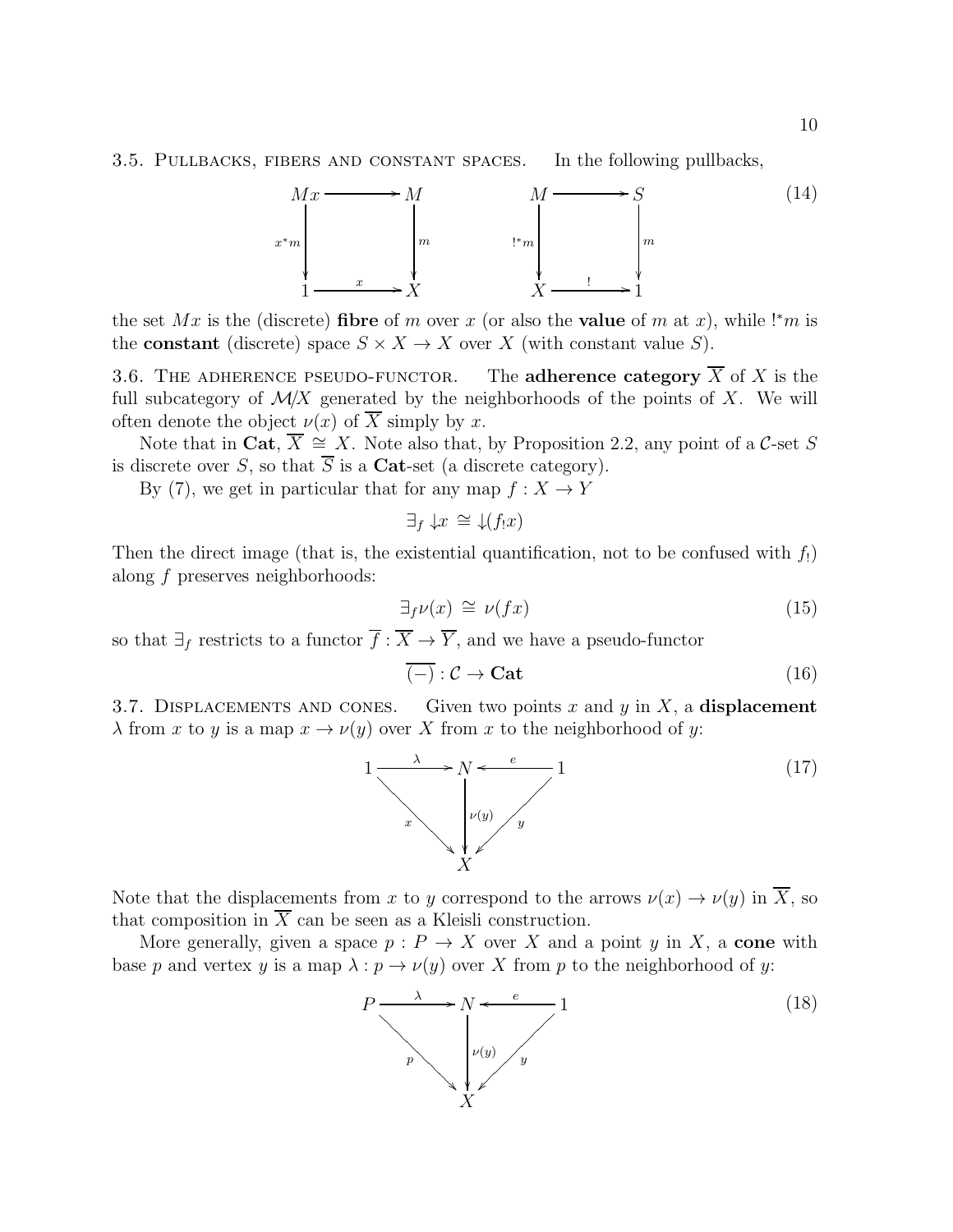It is easy to see that in Cat we get the usual cones (see [Pisani, 2007a]). In general, a cone expresses a way for its base to be near the vertex.

3.8. COLIMITS. A cone  $\lambda : p \to \nu(x)$  is **colimiting** if it is a reflection of p in the adherence category  $\overline{X}$ . In this case, we say that the vertex  $x \in \overline{X}$  is the **colimit** of  $p: P \to X$ . Intuitively, a colimiting cone expresses the "best way" for p to be near a point. Of course, in Cat we obtain the usual concept of colimit of a functor.

We in fact define two colimit functors

$$
Colim_X: C/X \to \overline{X} \qquad ; \qquad colim_X: \mathcal{M}/X \to \overline{X} \tag{19}
$$

as the partially defined left adjoints to the full inclusions

$$
k_X : \overline{X} \to \mathcal{C}/X \qquad ; \qquad i_X : \overline{X} \to \mathcal{M}/X
$$

Since the diagrams



commute (up to isomorphisms), the Colimit of a map  $p \in C/X$  is determined by its reflection:

$$
Colim p \cong colim \downarrow p \tag{20}
$$

In fact, any cone  $\lambda : p \to \nu(x)$  has a **kernel cone**  $\lambda' : \downarrow p \to \nu(x)$  with a discrete domain; the cone is universal iff its kernel is so:



As a consequence of (7) and (15) we also have

$$
Colim (f \circ p) \cong colim \exists_f \downarrow p \tag{22}
$$

3.9. PRESERVATION OF COLIMITS. Given a cone with a discrete base  $\lambda : m \to \nu(x)$ and a map  $f: X \to Y$ , we have by (15) an **image cone** under f:

$$
\exists_f \lambda : \exists_f m \to \nu(fx) \tag{23}
$$

We say that f **preserves the colimiting cone**  $\lambda : m \to \nu(x)$  if the image cone  $\exists_f \lambda$  is also colimiting. A map  $f: X \to Y$  is **colimit preserving** if it preserves all the limiting cones with a discrete base.

In Cat, a functor preserves a colimiting cone in the classical sense iff it preseves its kernel cone in the above sense: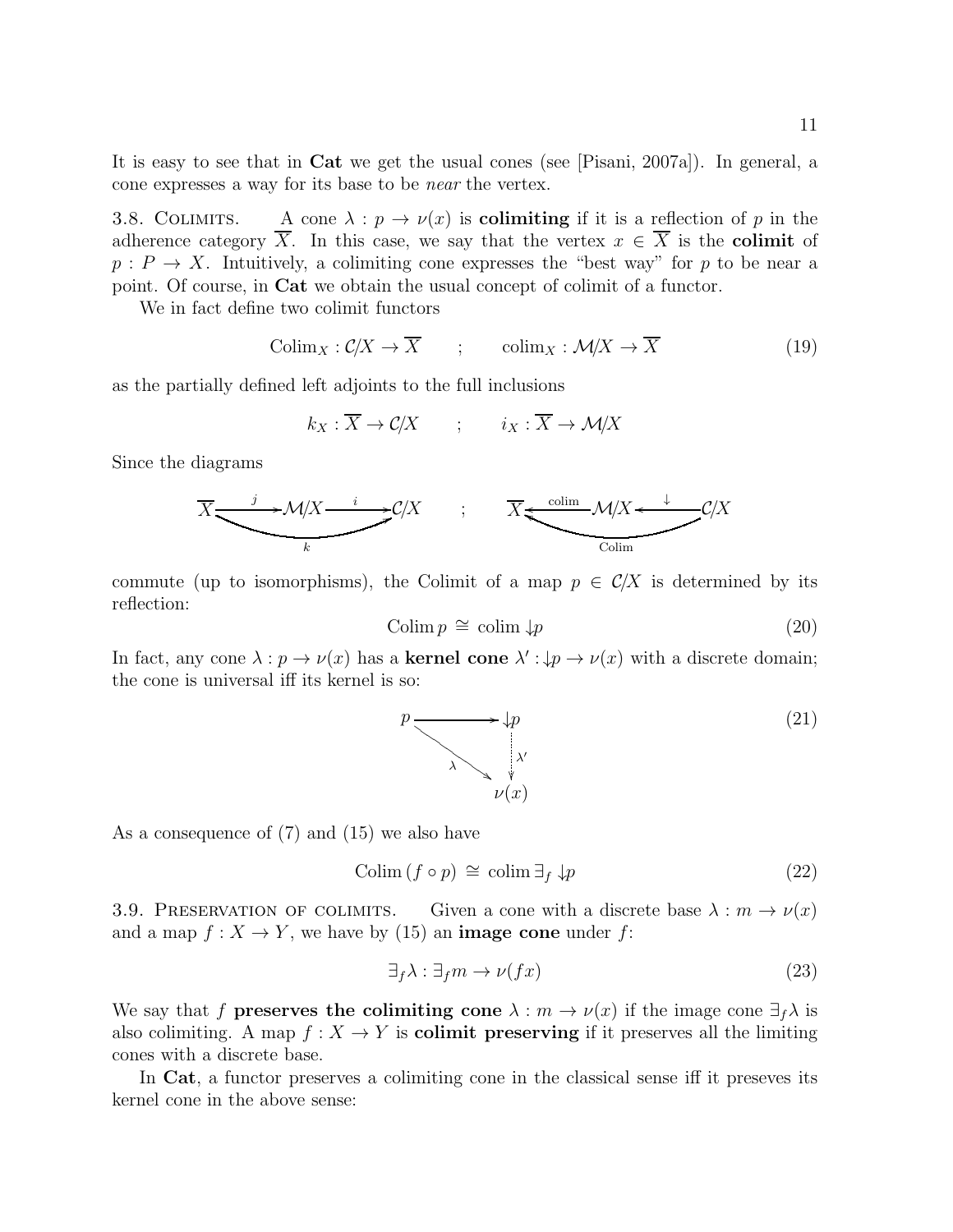3.10. PROPOSITION. Let  $p: P \to X$  and  $f: X \to Y$  be functors, and  $\lambda: p \to \nu(x_0)$  a cone. Then the kernel cone of the "classical" image cone of  $\lambda$  along f is the direct image of the kernel of  $\lambda$ .

PROOF. The "classical" image of  $\lambda_a : pa \to x_0, a \in P$  is of course the cone

$$
f\lambda_a: fpa \to fx_0, \ a \in P
$$

Straightforward calculations (see also [Pisani, 2007b]) show that:

• The kernel cone  $\lambda': \n\downarrow p \to \nu(x)$  of  $\lambda$  is the (discrete fibration version of the) natural transformation whose component at  $x \in X$  is

$$
\Gamma_!(x/p) \longrightarrow X(x, x_0) \qquad ; \qquad [x \xrightarrow{h} pa] \longmapsto \lambda_a \circ h
$$

• In general if  $\lambda : m \to \nu(x_0)$  is a cone with a discrete fibration  $m : M \to X$  as its base, the direct image  $\exists_f \lambda : \exists_f m \rightarrow \exists_f \nu(x_0) \cong \nu(fx_0)$  is the natural transformation whose component at  $y \in Y$  is

$$
\Gamma_!(y/f \times m) \longrightarrow \Gamma_!(y/f \times X/x_0) \cong Y(y, fx_0)
$$
  

$$
[y \xrightarrow{h} fx, a \in mx] \longmapsto [y \xrightarrow{h} fx, x = ma \xrightarrow{\lambda_q} x_0] \xrightarrow{\sim} f \lambda_a \circ h
$$

• If  $m = \downarrow p$ , under the correspondence

$$
\exists_f \downarrow p \cong \downarrow(f_!p) \qquad ; \qquad [y \xrightarrow{h} fx, [x \xrightarrow{k} pa]] \xrightarrow{\sim} [y \xrightarrow{fk \circ h} fpa]
$$

the image of the kernel cone corresponds to

$$
[y \xrightarrow{h} fpa] \longmapsto f\lambda_a \circ h
$$

• Since composing the above cone with the unit

$$
f_!p \longrightarrow \downarrow(f_!p) \qquad ; \qquad a \in P \longmapsto [fpa \stackrel{\text{id}}{\rightarrow} fpa]
$$

gives exactly the "classical" image cone  $a \mapsto f\lambda_a$ , the proof is complete.

So, while the "classical" image cone has not a straightforward correspective in the general context, the above proposition suggests to define it as the composite

$$
f_!p \longrightarrow \mathcal{L}(f_!p) \cong \exists_f \mathcal{L} p \longrightarrow \nu(fx_0)
$$

3.11. COROLLARY. In Cat, the colimit preserving maps are the classical colimit preseving functors.

Е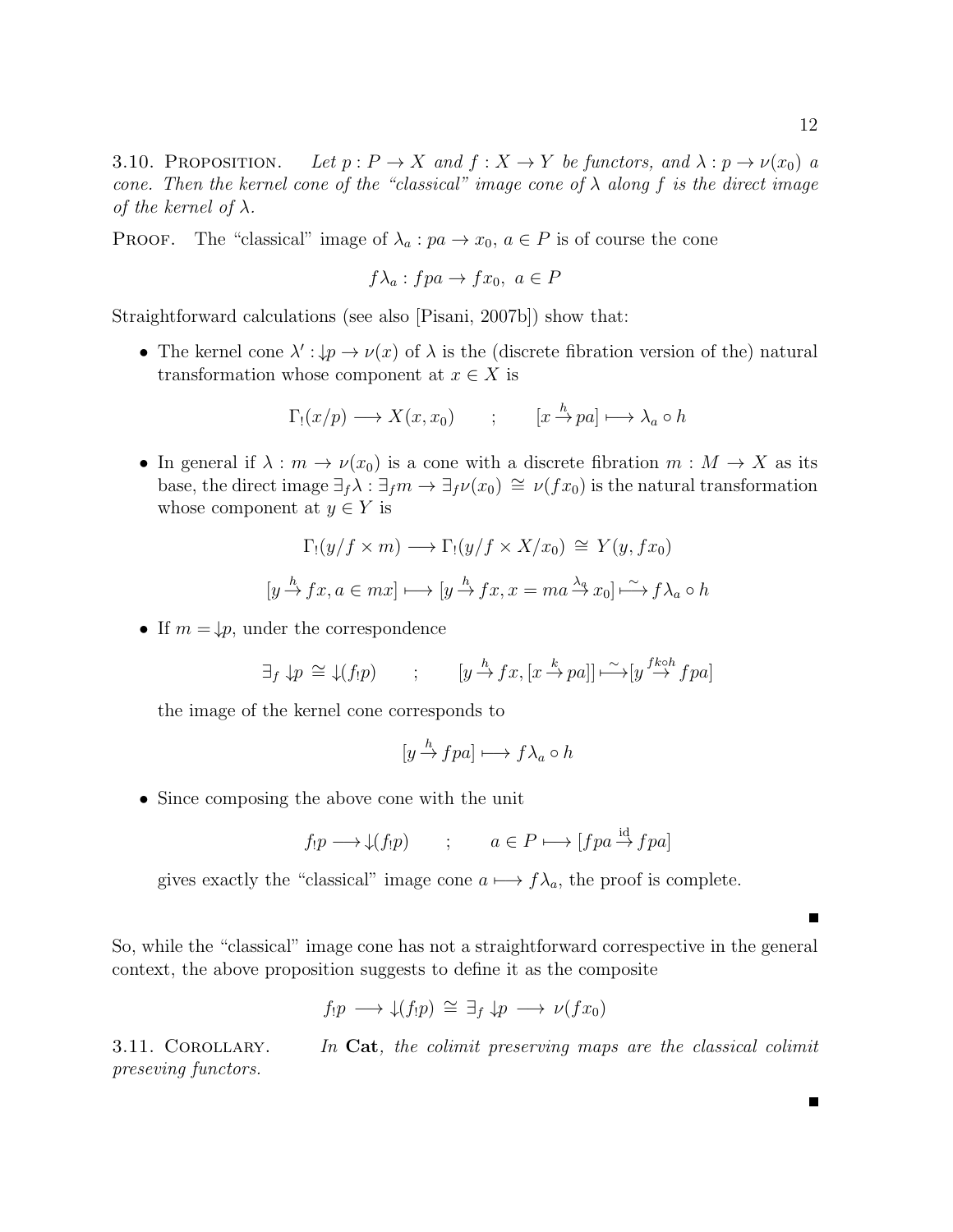3.12. ABSOLUTE COLIMITS. It may happen that the discrete reflection of a space  $p: P \to X$  over X gives already a neighborhood:

$$
\downarrow p \cong \nu(x) \tag{24}
$$

so that the reflection map  $p \to \downarrow p$  is a colimiting cone. In this case, we say that x is an **absolute** colimit of p. (In particular, the inclusion  $x \to \nu(x)$  of a point in its neighborhood is the absolute colimit of  $x: 1 \rightarrow X$ ). In Cat, the above characterization of absolute colimits was among the leading motifs in [Paré, 1973].

3.13. UNIVERSAL DISPLACEMENTS. Given a map  $f : X \to Y$  and a point  $y : 1 \to Y$ of its codomain, a **universal displacement** from f to y is a final point  $e: 1 \to \Delta_f \nu(y)$ of the pullback of the neighborhood of  $y$ :



(in particular, it gives a displacement  $l \circ e$  from  $fx$  to  $y$ ).

In Cat,  $\Delta_f \nu(y) = f^* \downarrow y$  is the "comma" or map category  $(f \downarrow y)$  or  $f/y$ , and we get the usual notion of universal arrow.

3.14. ADJOINT MAPS. Given the maps  $f : X \to Y$  and  $g : Y \to X$  in C, we say that g is a **right adjoint** of  $f$  when

$$
\Delta_f \dashv \Delta_g : \mathcal{M}/X \to \mathcal{M}/Y \tag{26}
$$

As in [Taylor, 1999], we say that f is (right) **adjunctible** if for any point  $y: 1 \rightarrow Y$  there is a universal displacement from f to y; or, equivalently, if  $\Delta_f$  preserves the neighborhoods (up to isomorphisms), that is it restricts to a functor

$$
\delta_f: \overline{Y} \to \overline{X} \tag{27}
$$

with  $\overline{f}$  +  $\delta_f$ . Note that if f has a right adjoint then  $\Delta_f \cong \exists_g$ , and so by (15) f is also adjunctible. It is a classical fact that in Cat the two notions coincide.

3.15. DENSE MAPS. We say that a map  $f : X \to Y$  in C is **dense** at the point  $y \in Y$ if the counit

$$
\exists_f \Delta_f \nu(y) \to \nu(y) \tag{28}
$$

is a colimiting cone. (Or, equivalently, if the counit  $f_1 f^* \nu(y) \to \nu(y)$  is a colimiting cone.) If f is dense at any point of the codomain we say that it is dense. Equivalently, f is dense if the composite of the adjoint functors colim  $\circ \exists_f \dashv \Delta_f \circ j_X$ 

$$
\overline{Y} \longrightarrow \mathcal{M}/Y \longrightarrow \mathcal{M}/X \longrightarrow \mathcal{M}/X \longrightarrow \mathcal{M}/Y \xrightarrow{\text{colim}} \overline{Y}
$$
 (29)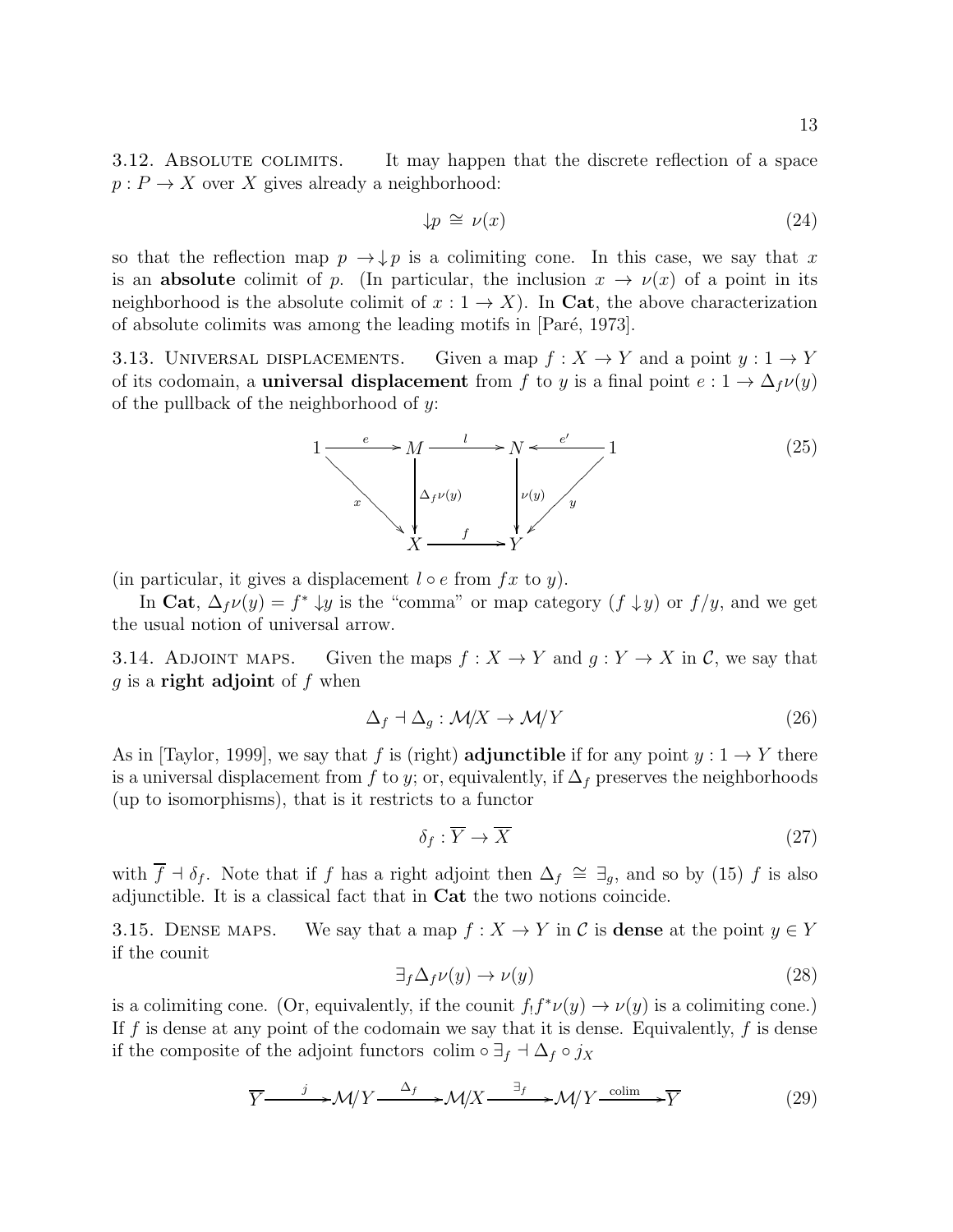is isomorphic to the identity on  $\overline{Y}$ ; and f is dense at y if

$$
\text{colim}(\exists_f \Delta_f \nu(y)) \cong y \tag{30}
$$

Or, by (22), also

$$
Colim(f \circ \Delta_f \nu(y)) \cong y \tag{31}
$$

Thus, in Cat we get the usual expression of an object  $y \in Y$  as the colimit of

$$
f/y \longrightarrow X \xrightarrow{f} Y
$$

Note also that, by (30), if f is adjunctible then it is dense iff  $\delta_f : \overline{Y} \to \overline{X}$  is a right inverse of  $\overline{f} : \overline{X} \to \overline{Y}$ .

3.16. FULLY-FAITHFUL MAPS. We say that a map  $f: X \to Y$  in C is fully-faithful at the point  $x \in X$  if the unit

$$
\nu(x) \to \Delta_f \exists_f \nu(x) = \Delta_f \nu(fx) \tag{32}
$$

is an isomorphism. If  $f$  is fully-faithful at any point of the domain we say that it is fully-faithful. Equivalently,  $f$  is fully-faithful if the diagram below commutes in  $Cat$  (up to isomorphisms):



In Cat, (32) expresses, in terms of presheaves, the natural transformation

$$
X(-,x) \to Y(f-,fx)
$$

so that we get the usual full and faithful functors.

# 4. Some theorems

We now show that the above generalized notions are adequate: some classical categorical theorems can be proved in the general context of  $(\mathcal{E}, \mathcal{M})$ -categories, finding therein a very natural setting.

Some of them become almost tautological, as the following:

4.1. PROPOSITION. If the space X has a final point x, then a map  $p : P \to X$  is final iff  $x$  is the absolute colimit of  $p$ .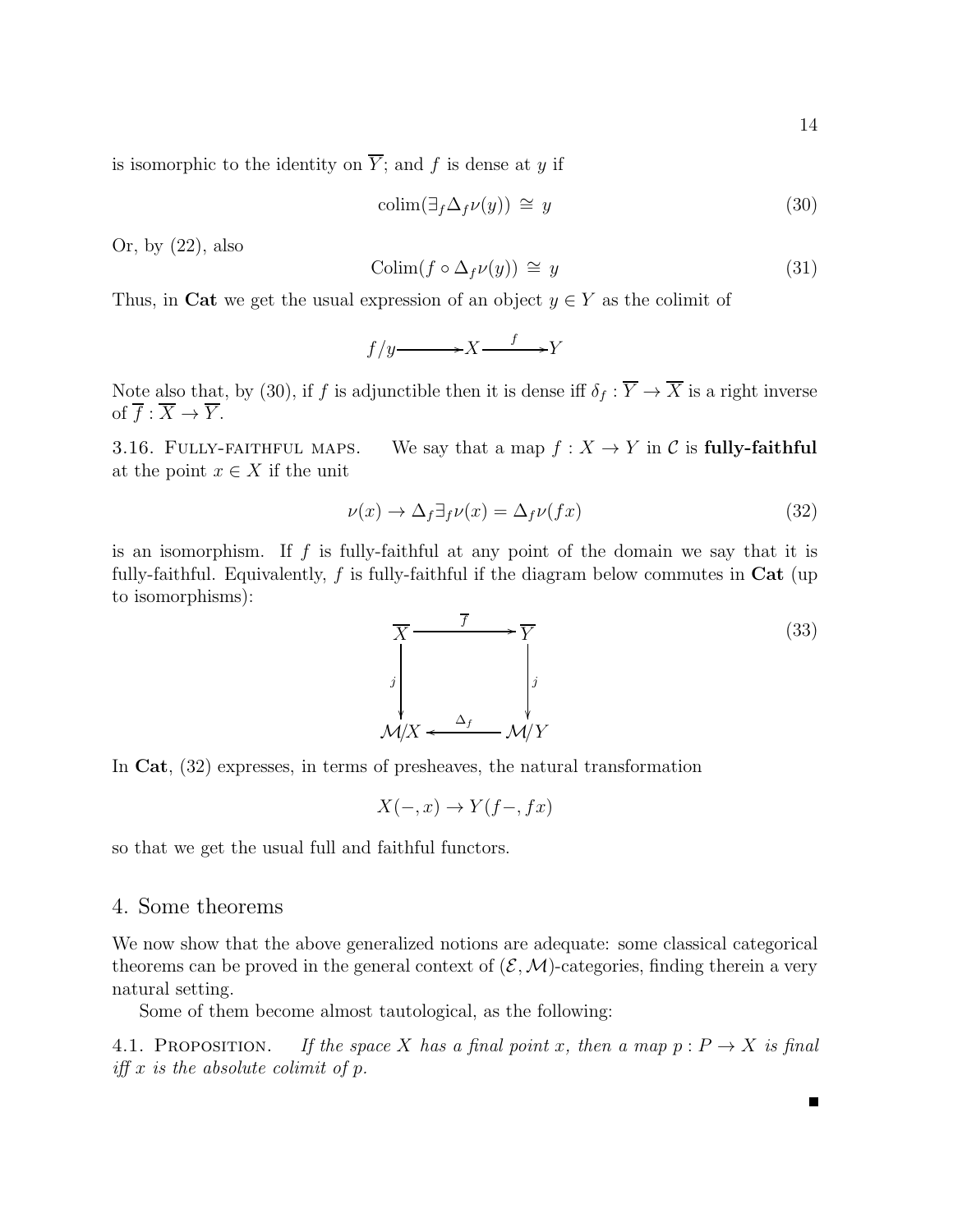Others follow easily from the fact that the colimit of a space  $p: P \to X$  depends only on its discrete reflection, and that if the discrete reflection of  $p$  and  $q$  are isomorphic, then the same remains true after composing them with any map  $f : X \to Y$  (see (4), (7), (8) and (22)). We give the proof of the first one only, the others being equally simple:

4.2. PROPOSITION. If x is the absolute colimit of  $p : P \to X$ , then for any  $f : X \to Y$ ,  $fx$  is the absolute colimit of  $fp: P \to Y$ . PROOF.

$$
\downarrow(f_!p) \cong \exists_f \downarrow p \cong \exists_f \downarrow x \cong \downarrow(f_!x)
$$

4.3. PROPOSITION. If two spaces  $p : P \to X$  and  $q : Q \to X$  over X have isomorphic reflections  $\downarrow p \cong \downarrow q$ , then for any  $f : X \to Y$ 

$$
\mathrm{Colim}(f \circ p) \,\cong\, \mathrm{Colim}(f \circ q)
$$

either side existing if the other one does.

4.4. COROLLARY. If 
$$
e: P \to X
$$
 is a final map, then for any  $f: X \to Y$   
Colim  $f \cong \text{Colim}(f \circ e)$ 

either side existing if the other does.

In Section 5 we show that the converse of these propositions holds if X has a power object in  $\mathcal{C}$ .

4.5. COROLLARY. If P has a final point  $e: 1 \rightarrow P$ , then for any  $p: P \rightarrow X$ 

Colim  $p \cong pe$ 

and the colimit is absolute.

The next two propositions depend both on the following general lemma:

4.6. LEMMA. If an object X of a category has a reflection  $u: X \to X'$  in a full subcategory, and if u has a retraction, then the latter is in fact the inverse of  $u$ .

PROOF.  $u \circ r = id_{X'}$ , since both of them solve the universal problem of factoring u through itself:

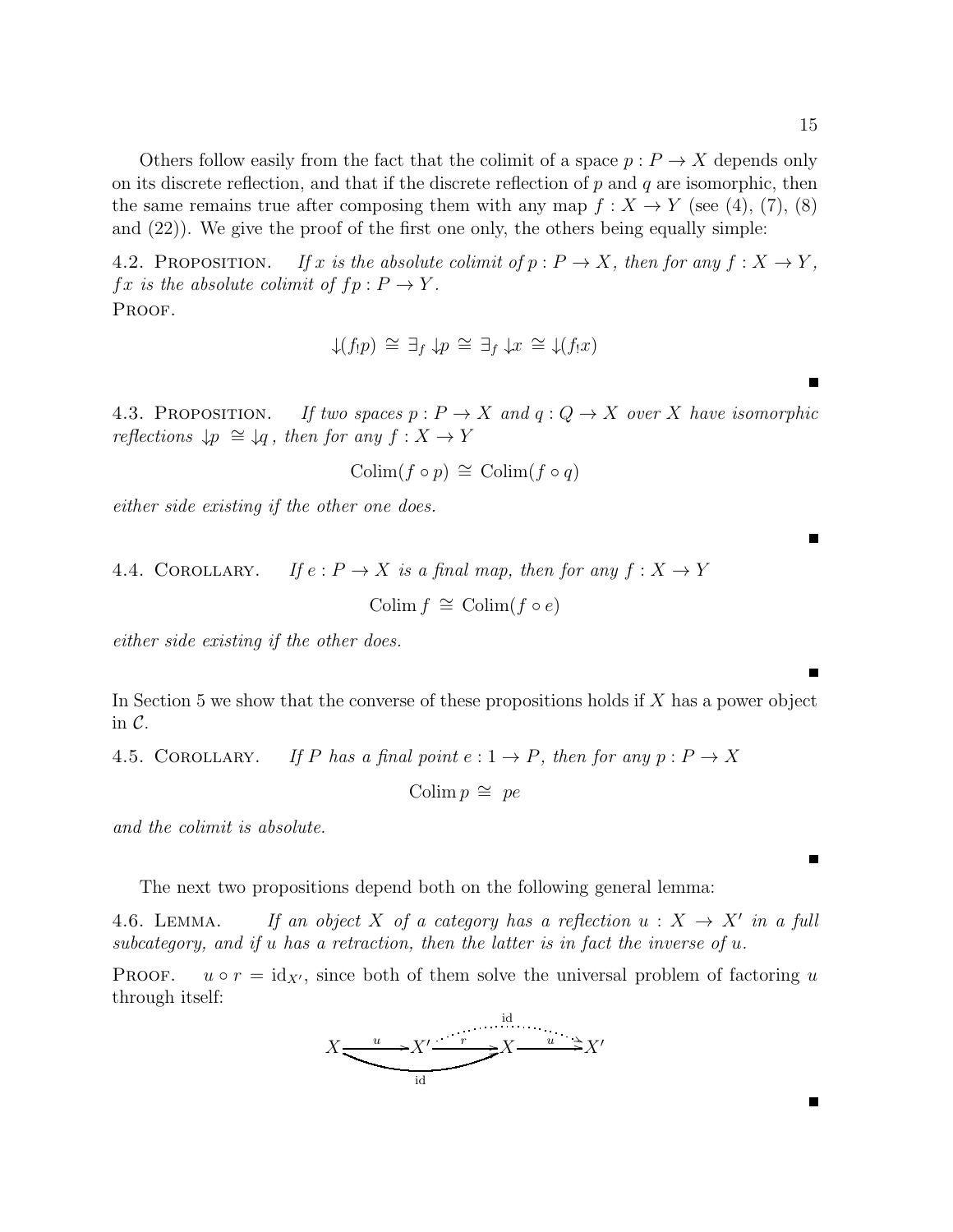4.7. PROPOSITION. If a final map  $e: P \to X$  has a colimit, then it is absolute and is a final point.

**PROOF.** If  $e = id_X$ , it is terminal in  $\mathcal{M}/X$ , and so the colimit  $1_X \to \nu(x)$  has a retraction. Then the lemma applies and  $\nu(x) \cong 1_X \cong \downarrow 1_X$ , that is x is a final point and it is the absolute colimit of the identity. By Corollary 4.4, the same is true for any final map  $e$ .

4.8. COROLLARY. A  $\mathcal{C}\text{-space }X$  has a final point iff some final map has a colimit in it.

4.9. Proposition. [Formal criterion for the existence of universal arrows] Given a map  $f: X \to Y$  in C and a point  $y: 1 \to Y$ , there is a universal displacement from f to y iff the discrete space  $\Delta_f\nu(y)$  over X has a colimit, preserved by f itself.

PROOF. One direction is trivial, since any point is the (absolute) colimit of its neighborhood. Suppose conversely that

$$
\lambda : \Delta_f \nu(y) \to \nu(x)
$$

is a colimiting cone. By the lemma, the proposition is proved if we find a retraction of  $\lambda$ . We claim that such a retraction is given by the adjunct

$$
u^* : \nu(x) \to \Delta_f \nu(y)
$$

of the map  $u$ , universally induced by the image cone, which is itself colimiting by hypotesis:



(where  $\varepsilon$  is the counit of the adjunction  $\Delta_f$  ⊣  $\exists_f$ ). Indeed by the naturality of the adjunction bijection

$$
(-)^{\star}:\mathcal{M}/Y(\exists_{f-},-)\to\mathcal{M}/X(\_,\Delta_f-)
$$

we have

$$
u^* \circ \lambda = (u \circ \exists_f \lambda)^* = \varepsilon^* = \mathrm{id}_{\Delta_f \nu(y)}
$$

Н

 $\blacksquare$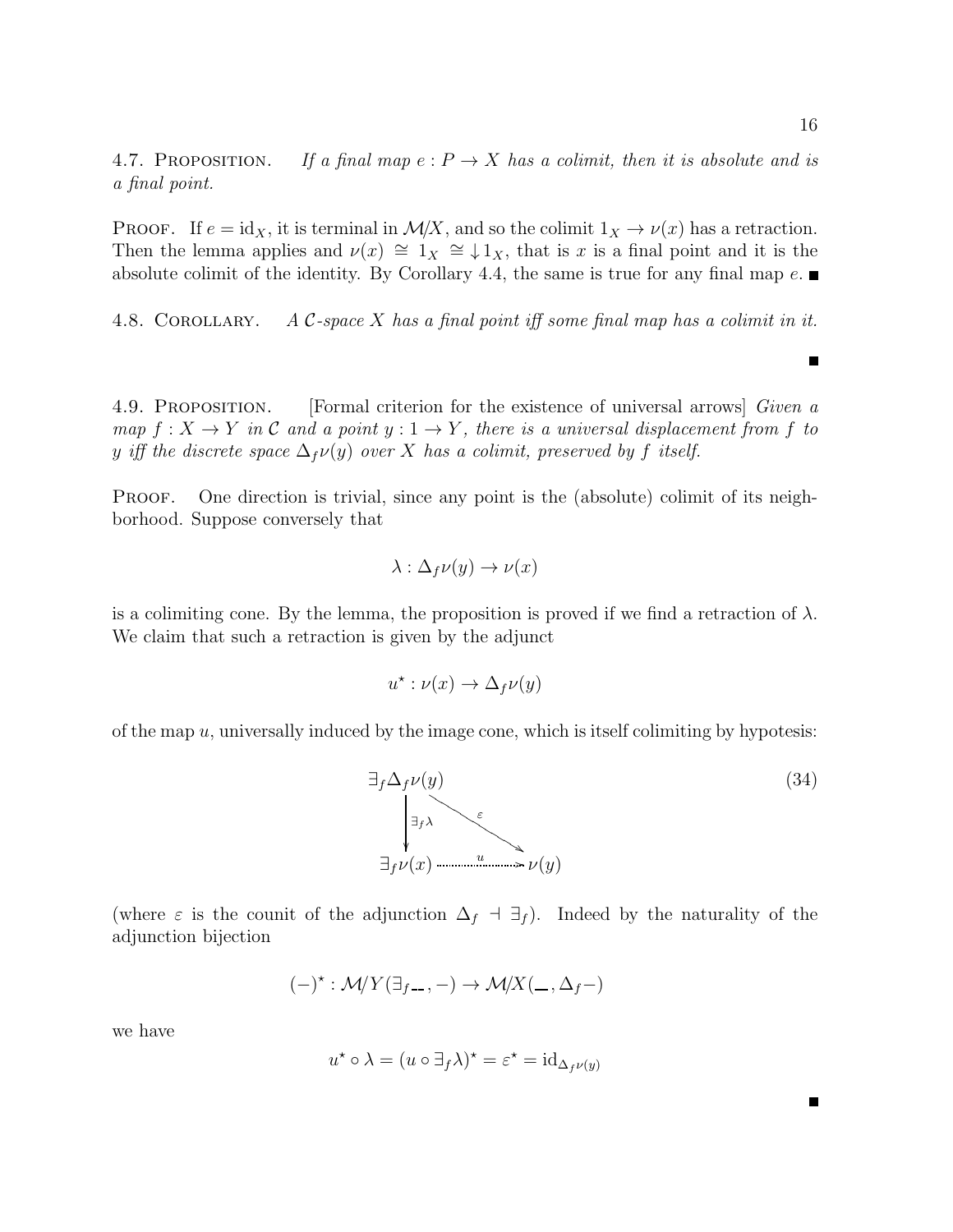4.10. PROPOSITION. Any adjunctible map is colimit preserving.

**PROOF.** Consider  $f : X \to Y$  such that  $\Delta_f$  preserves neighborhoods, and a colimiting cone  $\lambda : m \to \nu(x)$  over X with a discrete base. We want to show that  $\exists_f \lambda$  is itself colimiting: for any  $l : \exists_f m \to \nu(x')$  over Y there is a unique v in the left hand diagram below:



By hypotesis,  $\Delta_f v(x')$  is itself a neighborhood, so that we have a universally induced u in the right hand diagram. Now, using again the naturality of the adjunction bijections

$$
(-)_{\star}: \mathcal{M}/X(\underline{\hspace{1cm}}, \Delta_f -) \to \mathcal{M}/Y(\exists_{f-}, -) \qquad ; \qquad (-)^{\star} = (-)^{-1}_{\star}
$$

one easily checks the unicity:

$$
l = v \circ \exists_f \lambda \Rightarrow l^\star = (v \circ \exists_f \lambda)^\star = v^\star \lambda \Rightarrow v^\star = u \Rightarrow v = u_\star
$$

and the existence:

$$
u_{\star} \circ \exists_{f} \lambda = (u \circ \lambda)_{\star} = (l^{\star})_{\star} = l
$$

5. Power objects

So far, we have only used the  $(\mathcal{E}, \mathcal{M})$ -structure of **Cat**. Now we tentatively suggest how other aspects of the rich structure of Cat may be exploited, by introducing further axioms on  $\mathcal{C}$ . We begin with power objects, playing the role of the presheaf categories in  $Cat$ .

We say that

 $\mathbf{v}: X \to \mathcal{P}X$ 

is a Yoneda map if the following adjoint composites constitute an equivalence of categories  $\mathcal{M}/X \simeq \overline{\mathcal{P}X}$  between the category of discrete spaces over X and the adherence category of  $\mathcal{P}X$ :

$$
\mathcal{M}/X \xrightarrow{\exists y} \mathcal{M}/\mathcal{P}X \xrightarrow{\text{colim}} \mathcal{P}X
$$

$$
\overline{\mathcal{P}X} \xrightarrow{j} \mathcal{M}/\mathcal{P}X \xrightarrow{\Delta_y} \mathcal{M}/X
$$

If this is the case, we also say that the codomain  $\mathcal{P}X$  of y is a power object for X (via y). In particular  $y: X \to \mathcal{P}X$  is a dense map by definition, and it is also fully-faithful as one sees by composing the following commutative diagram (recall (15))

$$
\overline{X} \longrightarrow \overline{Y}
$$
\n
$$
\overline{X}
$$
\n
$$
\overline{X}
$$
\n
$$
\overline{Y}
$$
\n
$$
\overline{Y}
$$
\n
$$
\overline{Y}
$$
\n
$$
\overline{Y}
$$
\n
$$
\overline{Y}
$$
\n
$$
\overline{Y}
$$
\n
$$
\overline{Y}
$$
\n
$$
\overline{Y}
$$
\n
$$
\overline{Y}
$$
\n
$$
\overline{Y}
$$
\n
$$
(35)
$$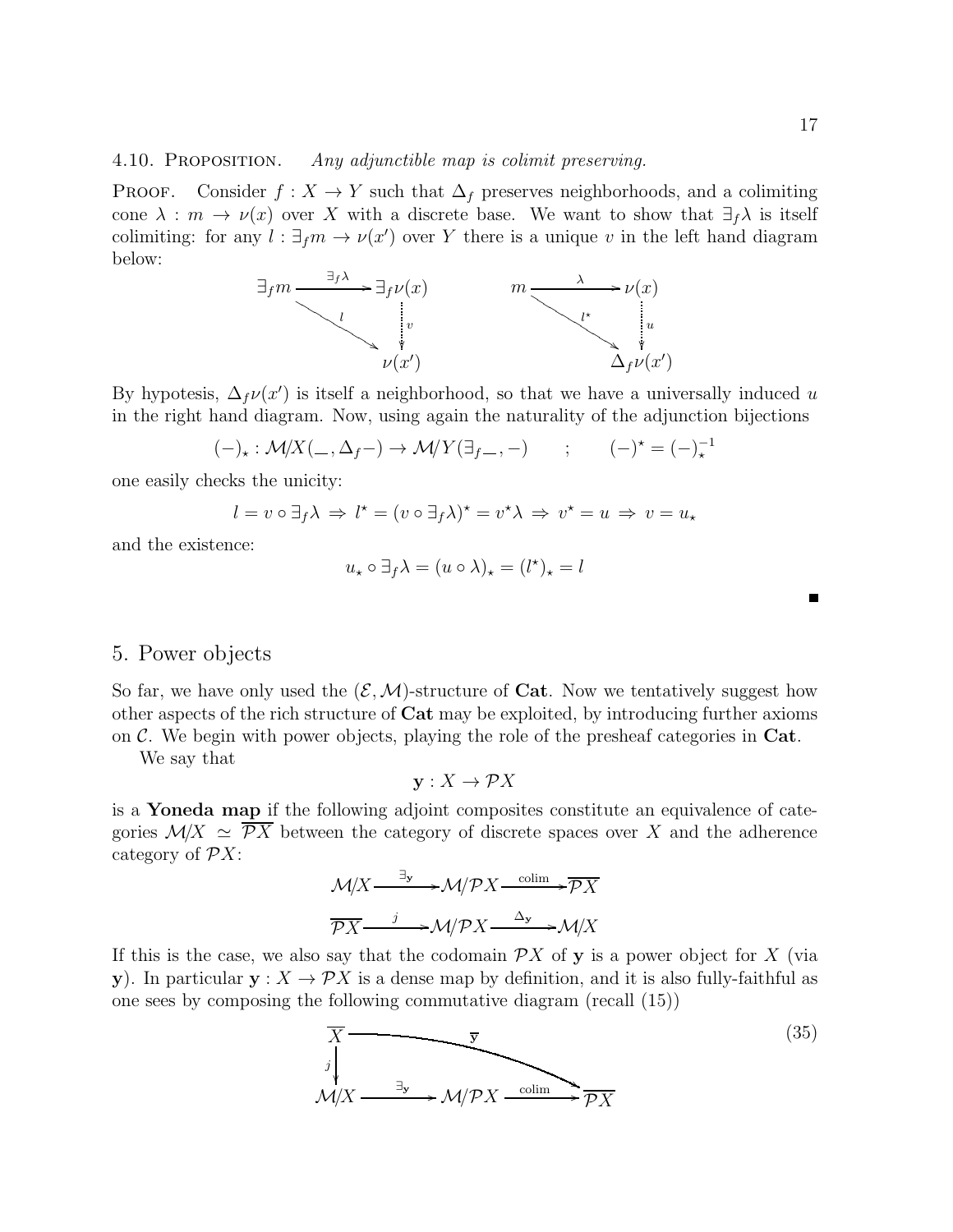with  $\overline{\mathcal{P}X} \xrightarrow{j} \mathcal{M}/\mathcal{P}X \xrightarrow{\Delta_y} \mathcal{M}/X$ .

The fact that in Cat the Yoneda embedding  $y: X \to \mathbf{Set}^{X^{op}}$  is a Yoneda map as just defined, expresses in particular the following well-known facts:

- The map  $y/$  : Set<sup>Xop</sup>  $\rightarrow$  M/X is an equivelence. This fact, in turn, can be seen as a strong form of the Yoneda Lemma itself.
- Any presheaf is a canonical colimit of representable presheaves (density of  $\mathbf{y}$ ; see (31)).

Now we show that if the space  $X$  has a power object then the discrete reflection of a space over X can be expressed as a colimit in  $\mathcal{P}X$ :

5.1. PROPOSITION. Let  $y : X \to \mathcal{P}X$  be a Yoneda map. For any  $p \in \mathcal{C}/X$ 

$$
\downarrow p \cong \Delta_{\mathbf{y}} j \operatorname{Colim}(\mathbf{y} \circ p)
$$

PROOF. Just recall  $(22)$ :

$$
\downarrow p \cong (\Delta_{\mathbf{y}} \circ j \circ \mathrm{colim} \circ \exists_{\mathbf{y}}) \downarrow p \cong \Delta_{\mathbf{y}} j \mathrm{colim}(\exists_{\mathbf{y}} \downarrow p) \cong \Delta_{\mathbf{y}} j \mathrm{Colim}(\mathbf{y} \circ p)
$$

The following proposition was proved in [Paré, 1973] in the case  $\mathcal{C} = \mathbf{Cat}$ .

5.2. COROLLARY. If the space X has a power object, two spaces  $p : P \to X$  and  $q: Q \to X$  over X have isomorphic discrete reflections  $\downarrow p \cong \downarrow q$ , iff for any  $f: X \to Y$ 

$$
Colim(f \circ p) \cong Colim(f \circ q)
$$

either side existing if the other one does. In particular,

• a map  $e: P \to X$  is final iff for any  $f: X \to Y$ 

$$
Colim(f \circ e) \cong Colim f
$$

either side existing if the other does.

• the point x is the absolute colimit of  $p : P \to X$  iff for any  $f : X \to Y$ 

$$
Colim(f \circ p) \cong fx
$$

PROOF. One direction was proved in Proposition 4.3. The other one follows from the above proposition with  $f = y$ . For the particular cases, consider  $q = id_X$  and  $q = x$ respectively. $\blacksquare$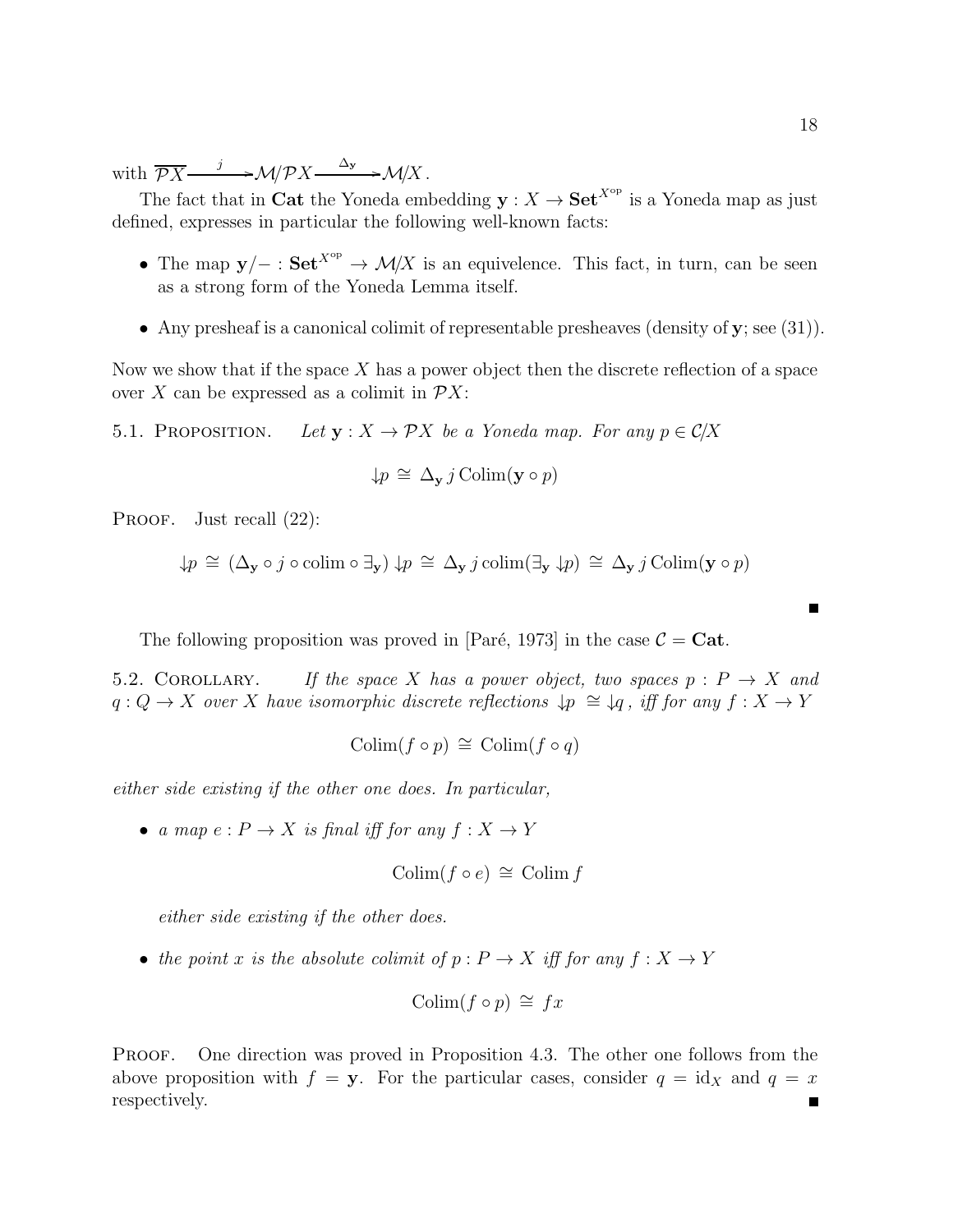### 6. Duality and exponentials

What we have done so far, could be called "one-sided category theory" (say, "left-sided"), since it is modeled on one of the two comprehensive factorization systems: final functors and discrete fibrations, rather than initial functors and discrete opfibrations. So we have defined colimits rather than limits. But also in this context we can define the product of two points as the following universal displacement:



Similarly, if  $\mathcal C$  is cartesian closed we can define the limit of any map.

However, to have a balanced theory we need to assume a duality on  $\mathcal{C}$ , modeled on the functor  $(-)^\text{op} : \mathbf{Cat} \to \mathbf{Cat}.$ 

We say that a  $(\mathcal{E}, \mathcal{M})$ -category C is "two-sided" if it is equipped with an isomorphism

$$
(-)':\mathcal{C}\to\mathcal{C}
$$

Then any concept and property so far presented can be dualized. For example,  $e: X \to Y$ is an "initial map" iff  $e' : X' \to Y'$  is final; similarly, one says that the space  $p : P \to X$ is "right discrete" over X whenever  $p': P' \to X'$  is (left) discrete. So we have another factorization system  $(\mathcal{E}', \mathcal{M}')$  with the corresponding functors

$$
\uparrow \,\dashv\, i' : \mathcal{M}'/X \to \mathcal{C}/X
$$

and for any  $f: X \to Y$ ,

$$
\exists'_f \; \exists \; \Delta'_f : \mathcal{M}'/Y \to \mathcal{M}'/X
$$

There are the "right" adherence categories  $\overline{X}'$  and the partially defined "limit" functors:

$$
\lim \, \exists \, j' : \overline{X}' \to \mathcal{M}'/X \qquad ; \qquad \lim \, \exists \, k' : \overline{X}' \to \mathcal{C}/X
$$

The functor  $(-)' : \mathcal{C} \to \mathcal{C}$  induces isomorphisms

$$
(-)' : \mathcal{C}/X \to \mathcal{C}/X'
$$

which restrict to isomorphisms

$$
\mathcal{M}/X \cong \mathcal{M}'/X'
$$

or equivalently

$$
\mathcal{M}/X' \cong \mathcal{M}'/X
$$

and also

$$
\overline{X}' \cong \overline{X'}
$$

Under these equivalences,  $\Delta_{f'}$  corresponds to  $\Delta'_{f}$ ,  $\exists_{f'}$  to  $\exists'_{f}$ , colim<sub>X'</sub> to lim<sub>X</sub>, and so on.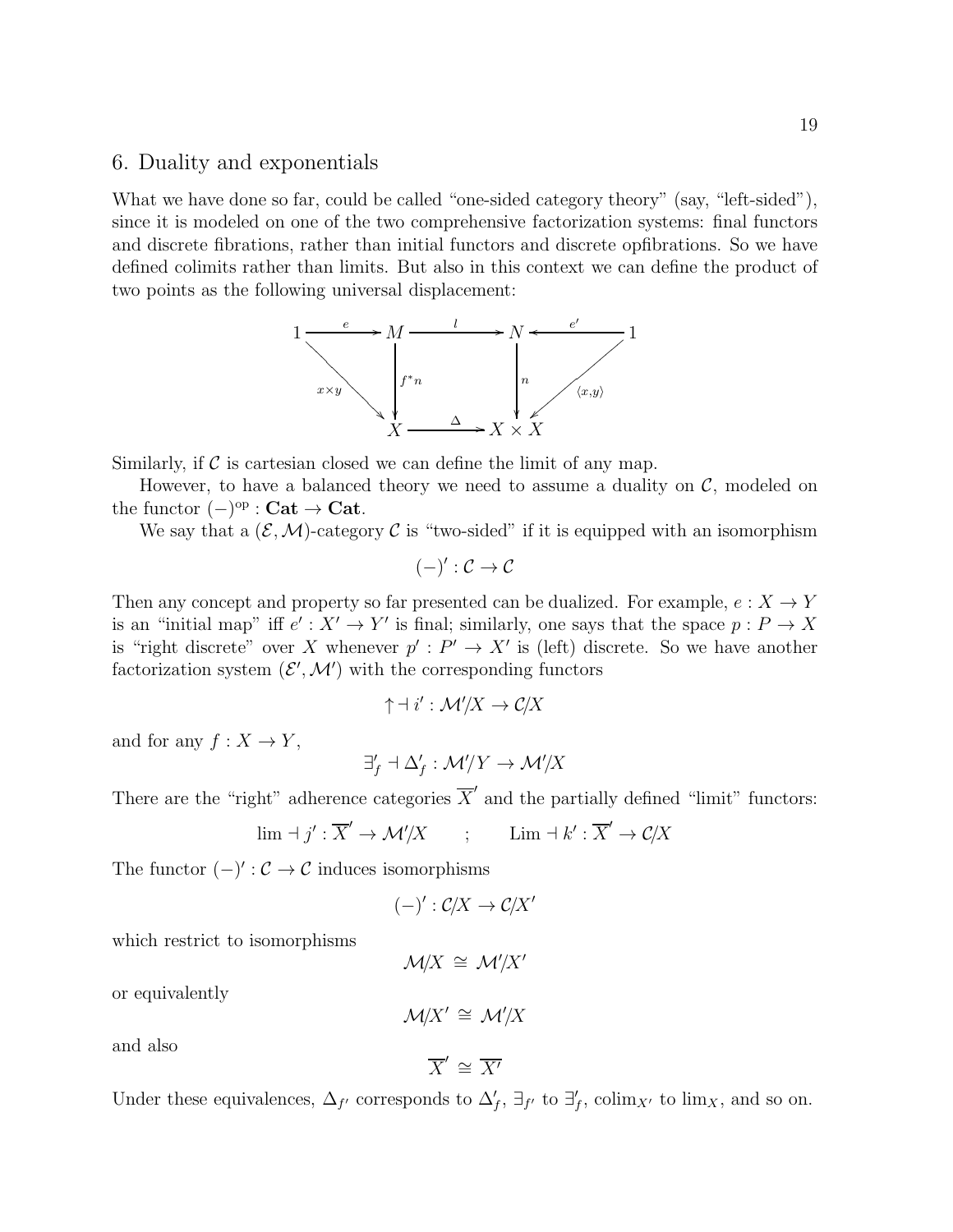6.1. Axioms on duality. It seems appropriate to require that the duality functor fixes (at least up to isomorphisms) the subcategory  $S \hookrightarrow \mathcal{C}$  of (left) sets. In particular, left and right sets coincide, and the constant spaces over a space are left and right discrete (see  $(14)$ ). If C is two-sided, it seems also natural to require that the adherence functor preserves duality: in particular,

$$
\overline{X'} \cong \overline{X}^{\text{op}}
$$

6.2. Hom maps. If there is a Yoneda map  $\omega : 1 \to \Omega$ , we say that  $\Omega$  is a **truth values** or a **internal sets** object. In particular  $\Omega \simeq \mathcal{S}$ .

Suppose that C is cartesian closed and has a truth values object. A hom map for  $X \in \mathcal{C}$  is a map

$$
X' \times X \to \Omega
$$

such that both the transposes

$$
X\to \Omega^{X'} \qquad;\qquad X'\to \Omega^X
$$

are Yoneda maps. When  $X$  has a hom map, we also say that  $X$  is **locally small**.

6.3. Axioms on exponentials and the reflection formula. Although the category of categories is (cartesian closed but) not locally cartesian closed, some interesting laws concerning exponentials in  $\text{Cat}/X$  hold (see [Pisani, 2007a]); we now assume that they hold in the two-sided  $(\mathcal{E}, \mathcal{M})$ -category  $\mathcal{C}$ :

- Left or right discrete spaces over X are exponentiable in  $\mathcal{C}/X$ .
- If  $m \in \mathcal{M}/X$  and  $n \in \mathcal{M}'/X$  are left and right discrete spaces over X, then  $m^n \in \mathcal{M}'/X$  $\mathcal{M}/X$  and, symmetrically,  $n^m \in \mathcal{M}'/X$ .

In particular, since constant maps are left and right discrete, we can define a "complement operator" parameterized by the sets  $S \in \mathcal{S}$ 

$$
\neg : (\mathcal{M}/X)^{op} \to \mathcal{M}'/X \qquad ; \qquad m \mapsto (\pi_S)^m
$$

where the projection  $\pi_S : X \times S \to X$  is the constant space  $(!_X)^*S$  over X with value S; and we can prove the following law as in [Pisani, 2007a]:

6.4. PROPOSITION. For any  $p, q \in C/X$ ,  $\Gamma_!(p^* \downarrow q) \cong \Gamma_!(q^* \uparrow p)$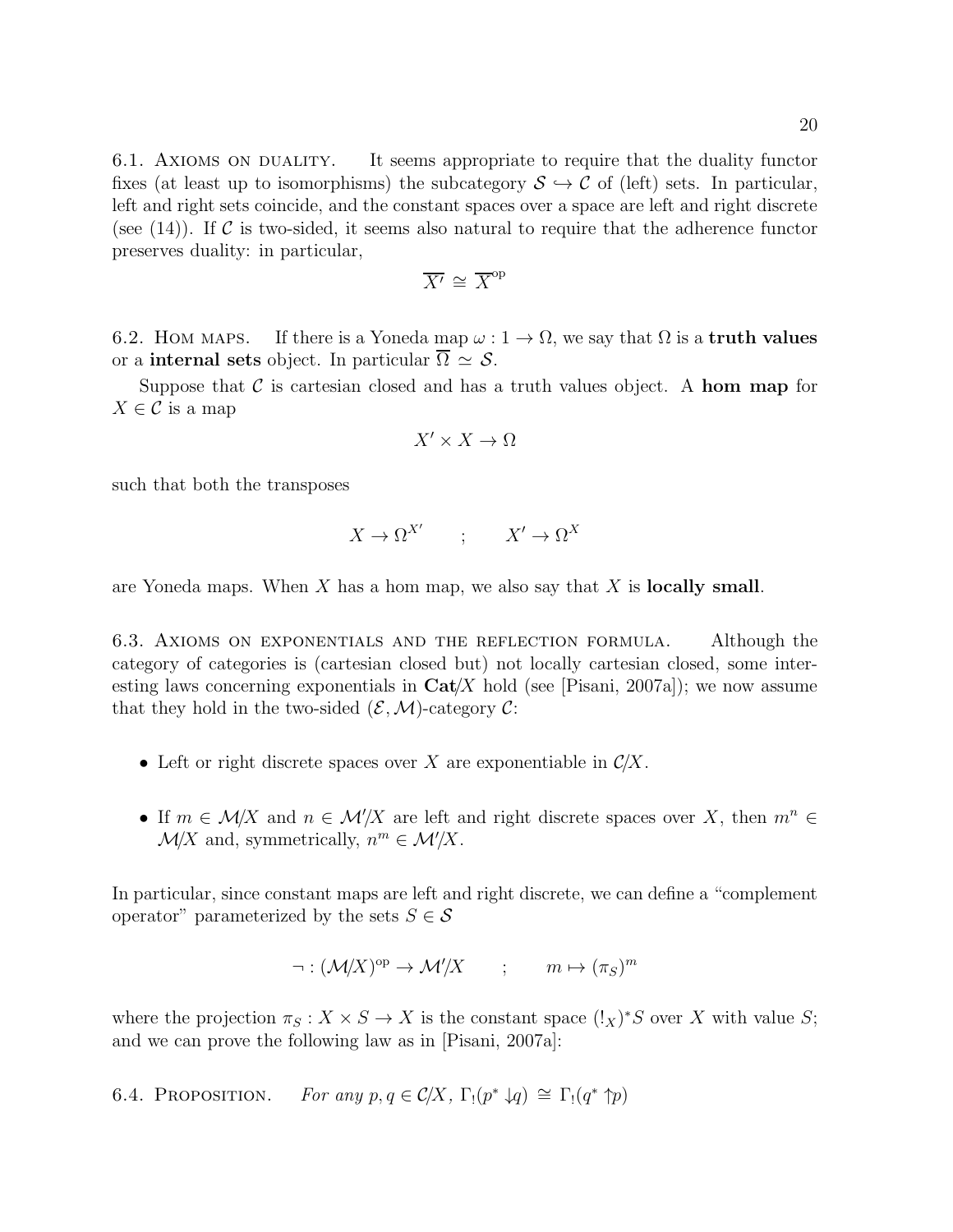PROOF. Here,  $\Gamma_! := \Gamma_! \circ \text{tot} : \mathcal{M}/X \to \mathcal{S}$  gives the components  $\Gamma_! M = \Gamma_! (\text{tot } m)$  of the total of  $m : M \to X$ . So, its right adjoint takes  $S \in \mathcal{S}$  into  $\pi_S$ .

| $\Gamma_!(p^*\downarrow q)\to S$                         |  |
|----------------------------------------------------------|--|
| $\Gamma_!(p \times \downarrow q) \to S$                  |  |
| $p \times \downarrow q \rightarrow \pi_S$                |  |
| $p \rightarrow (\pi_S)^{\downarrow q}$                   |  |
| $\uparrow p \rightarrow (\pi_S)^{\downarrow q}$          |  |
| $\Gamma_!(\uparrow p \times \downarrow q) \rightarrow S$ |  |
| $\Gamma_!(\uparrow p \times q) \to S$                    |  |

In particular, we get the "reflection formula", which gives the value (see (14)) of the discrete reflection  $\downarrow p$  at any point of x of X:

$$
(\downarrow p)x \cong \Gamma_!(p^*\uparrow x) \tag{36}
$$

## 7. Categories of categories

Although we have developed a certain amount of category theory in the general context of a  $(\mathcal{E},\mathcal{M})$ -category C, possibly enriched with power objects or a duality functor, we have already stressed that in general the objects of  $\mathcal C$  should be considered more basic than categories. It is the presence of an arrow object, playing the role of the arrow category  $2 \in \mathbf{Cat}$ , which makes C more concretely a "category of categories", allowing an analysis "inside" the objects  $X \in \mathcal{C}$ , through their "arrows"  $2 \to X$ .

In the early sixties, Lawvere showed how the arrow category can be taken as a base for axiomatizing the category of categories. Assuming the finite completeness and cocompleteness of  $\mathcal{C}$ , along with suitable axioms on 2 and on the pushouts 3 and 4, the geometric way of analyzing the objects of  $\mathcal C$  via the figures with these shapes shows that any object  $X \in \mathcal{C}$  "is" a category. In [Lawvere, 1963] and [Lawvere, 1966], sets  $S \in \mathcal{C}$  are defined as those objects orthogonal to  $2 \rightarrow 1$  (that is, any map  $2 \rightarrow S$  is constant), and it is assumed that sets are reflective and coreflective in  $\mathcal{C}$ . (It is also assumed that  $\mathcal{C}$  is cartesian closed, so that any  $X \in \mathcal{C}$  is in fact a S-category.)

In our context, discrete objects (over any object) are given as part of the structure, and the reflection therein (over any object) is the key axiom. If C is a two-sided  $(\mathcal{E},\mathcal{M})$ category, an arrow object is defined in terms of discreteness, rather than the other way round: it is a bipointed object of  $\mathcal C$  which generates the factorization system and its dual.

Here, we explore some convergences between the two approaches. But before considering the bipointed object 2, we begin by assuming a pointed object  $t: 1 \rightarrow T$  which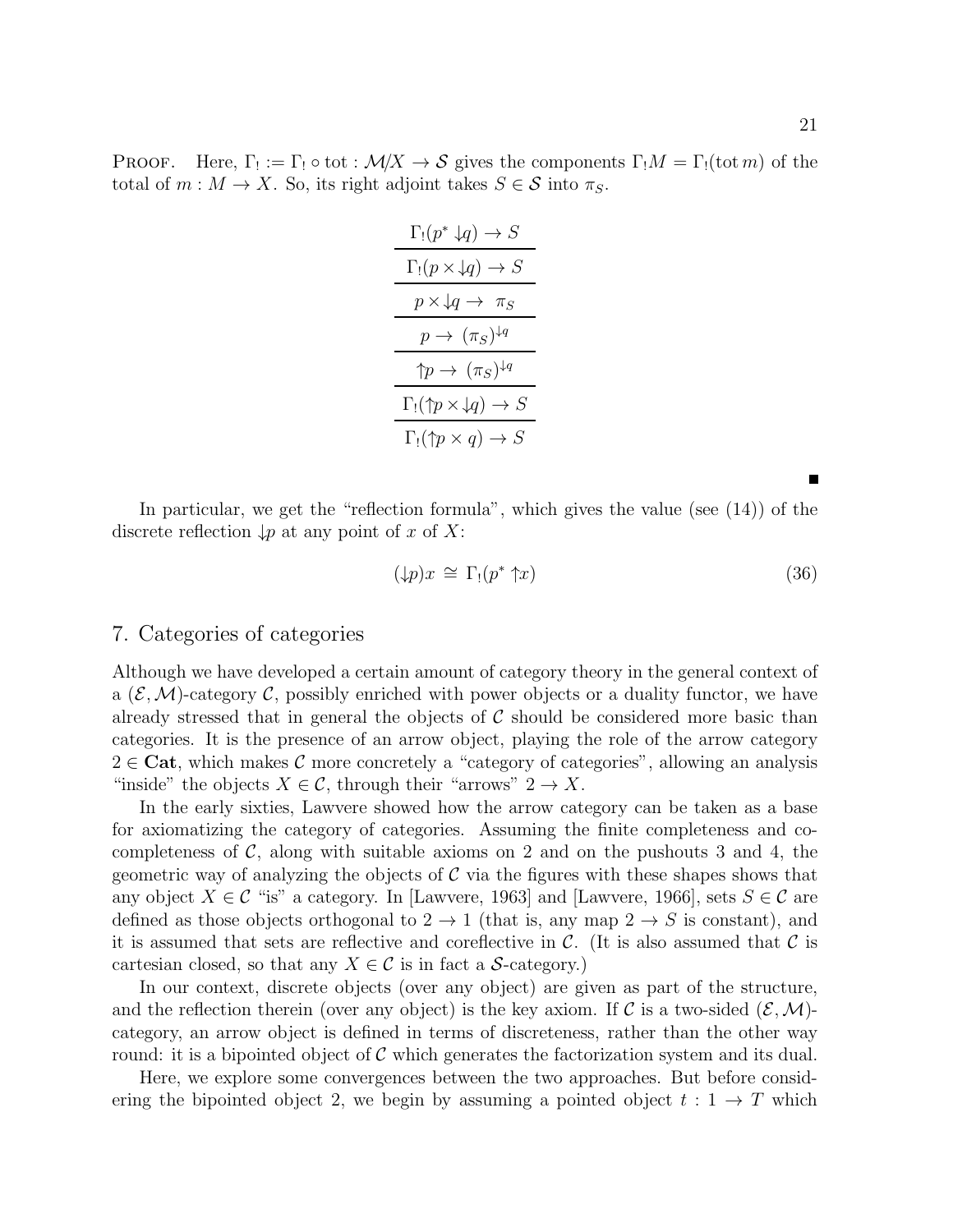generates the factorization system. If  $\mathcal C$  is a "topological category" (see Section 8.4), such an object should rather be thought of as a "universal convergence object". It may play a role similar to the "infinitesimal" pointed object of Lawvere's cohesive categories. Indeed, the analogy between such a  $T \in \mathcal{C}$  and the arrow category  $2 \in \mathbf{Cat}$  has been pointed out in [Lawvere, 2003].

7.1. THE UNIVERSAL CONVERGENCE OBJECT. We now assume that  $(\mathcal{E}, \mathcal{M})$  is generated by a pointed object  $t: 1 \to T$ , that is  $\mathcal{M} = t^{\perp}$ . In particular t is final, so that T is connected (that is,  $T \to 1$  is itself final). First, we show that  $S \in \mathcal{C}$  is a set (in our sense) iff it is a set in the sense of [Lawvere, 1966] and [Lawvere, 2003]:

7.2. PROPOSITION. A C-space S is a set iff any  $T \rightarrow S$  is constant.

PROOF. In one direction, if S is a set then  $T \to 1$  is orthogonal to  $S \to 1$ :



so that any map  $f: T \to S$  is constant. In the other direction, suppose that the latter is true. We want to show that  $t: 1 \to T$  is orthogonal to  $S \to 1$ :



Unicity: since u is constant, we have  $u = y \circ !$ ; and since the upper triangle commutes,  $x = u \circ t = y \circ t = y$ , so that  $u = x \circ t$ . Existence:  $x \circ t = x$ , while also the lower triangle clearly commutes. Ē

In a "topological category", a map  $f: T \to X$  from the "universal convergence object"  $t: 1 \to T$  is "a convergence" to the point ft. Thus, a space  $m: M \to X$  over X is discrete iff any convergence to a point of the base  $X$  has a unique lifting to a convergence to any point over it:



(In particular, if P has no points, any space  $p : P \to X$  over X is discrete.) More specifically, referring to the "classical" analysis of infinitesimal aspects in topology via ultrafilter convergence,  $t : 1 \rightarrow T$  may be seen as the "free converging ultrafilter".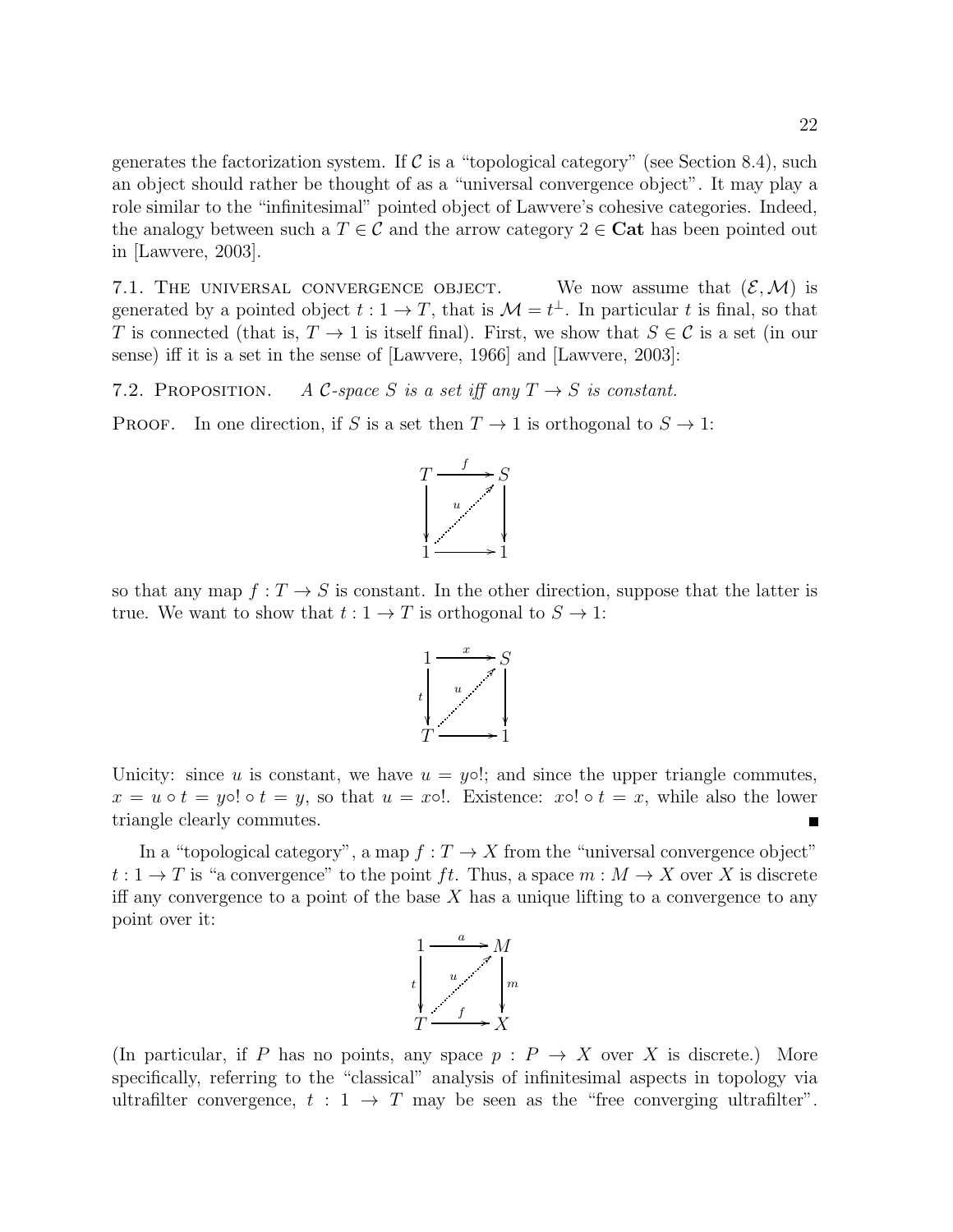Then a map  $f: T \to X$  becomes an "ultrafilter" converging to ft and we get a characterization of discrete spaces over  $X$  as "discrete ultrafilter fibrations" in the spirit of [Clementino, Hofmann & Janelidze 2005].

Note that, by Corollary 4.5, if  $f: T \to X$  is a convergence to  $x = ft$  in the above sense then x is an absolute colimit of  $f$ . In fact we can be more precise. Since in the square below  $e$  and  $t$  are both final points, the unique diagonal is also final, so that the neighborhood of x is the discrete reflection of  $f$ , and  $u$  is the (absolute) colimiting cone:



7.3. THE ARROW OBJECT. If the convergence object is in fact bipointed, we denote it by  $s, t : 1 \to 2$  and call it a **left arrow object** for C. If  $(\mathcal{E}, \mathcal{M})$  is two-sided and s generates the dual of  $(\mathcal{E}, \mathcal{M})$ , 2 is an **arrow object**. A map  $l: 2 \to X$  is an **arrow** of X, "from the (domain) point  $x = l \circ s$  to the (codomain) point  $y = l \circ t$ ". We also write  $l: x \Rightarrow y$ . Given a point  $x: 1 \rightarrow X$ , the constant arrow  $l = x \circ !$  at x is also called the "identity"  $l = id_x : x \Rightarrow x$  of x.

Thus, if C has a (left) arrow object, a space  $m : M \to X$  over X is discrete iff any arrow of the base  $X$  has a unique lifting to a convergence to any point over its codomain:



Since, as before,  $2 \rightarrow 1$  is also final (that is, 2 is connected) we also have



That is, any arrow which is projected to an identity by a discrete space is itself an identity. Suppose now that Lawvere's axioms on 2, 3 and 4 hold. In particular, the pushout 3

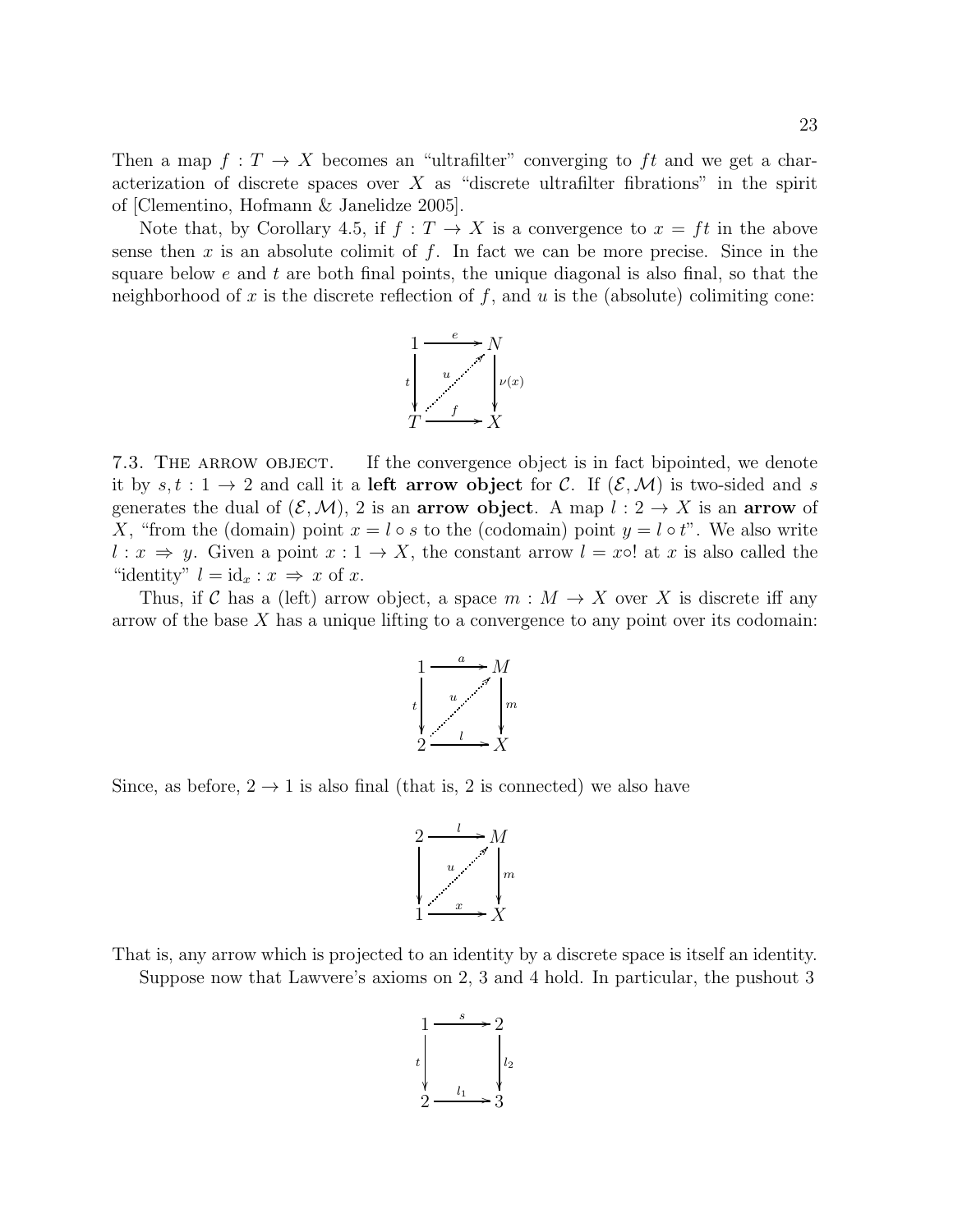has three non-identity arrows, and its "internal picture" is the following:



Given two consecutive arrows  $x \Rightarrow y \Rightarrow z$  of X, their internal composite is then the composite  $u \circ l_3$ , where  $u : 3 \to X$  is the uniquely induced map from the pushout.

In this way, to any C-space  $X \in \mathcal{C}$  there corresponds a category  $X^*$ , (whose identities are the constant arrows as above), and to any map  $f: X \to Y$  in C there corresponds a functor  $f^*: X^* \to Y^*$  (see [Lawvere, 1966]). Furthermore,  $m: M \to X$  is a discrete space over X iff  $m^* : M^* \to X^*$  is a discrete fibration over X: the diagram



says that any arrow in  $X^*$  has a unique lifting in  $M^*$  to any object of  $\mathcal{M}^*$  over its codomain.

Thus we have a (discreteness preserving) pseudo-functor  $(-)^*$  :  $C \rightarrow \text{Cat}$ , and we presently show that there is a natural transformation  $X^* \to \overline{X} : \mathcal{C} \to \mathbf{Cat}$  to the adherence pseudo-functor.

7.4. LEMMA. Let  $m : M \to X$  be a discrete space over X, and  $l'': x \Rightarrow z$  be the composite of two consecutive arrows  $l : x \Rightarrow y$  and  $l' : y \Rightarrow z$  of X. Then the domain of the lifting of  $l''$  to a point a over z coincides with the domain of the lifting of  $l$  to the domain of the lifting of  $l'$  to a.

**PROOF.** First, recall that by Proposition 2.2 the arrow  $l_2: 2 \rightarrow 3$  is final, so that also  $l_2 \circ t : 1 \to 3$  is a final point. Then, given a discrete space  $m : M \to X$  over X, and two consecutive arrows  $l : x \Rightarrow y$  and  $l' : y \Rightarrow z$  of X, the lifting of their composite  $l'' : x \Rightarrow z$  to a point over z can be obtained by composing  $l_3$  with the lifting of the corresponding "triangle"  $3 \rightarrow X$ :



The lemma now follows.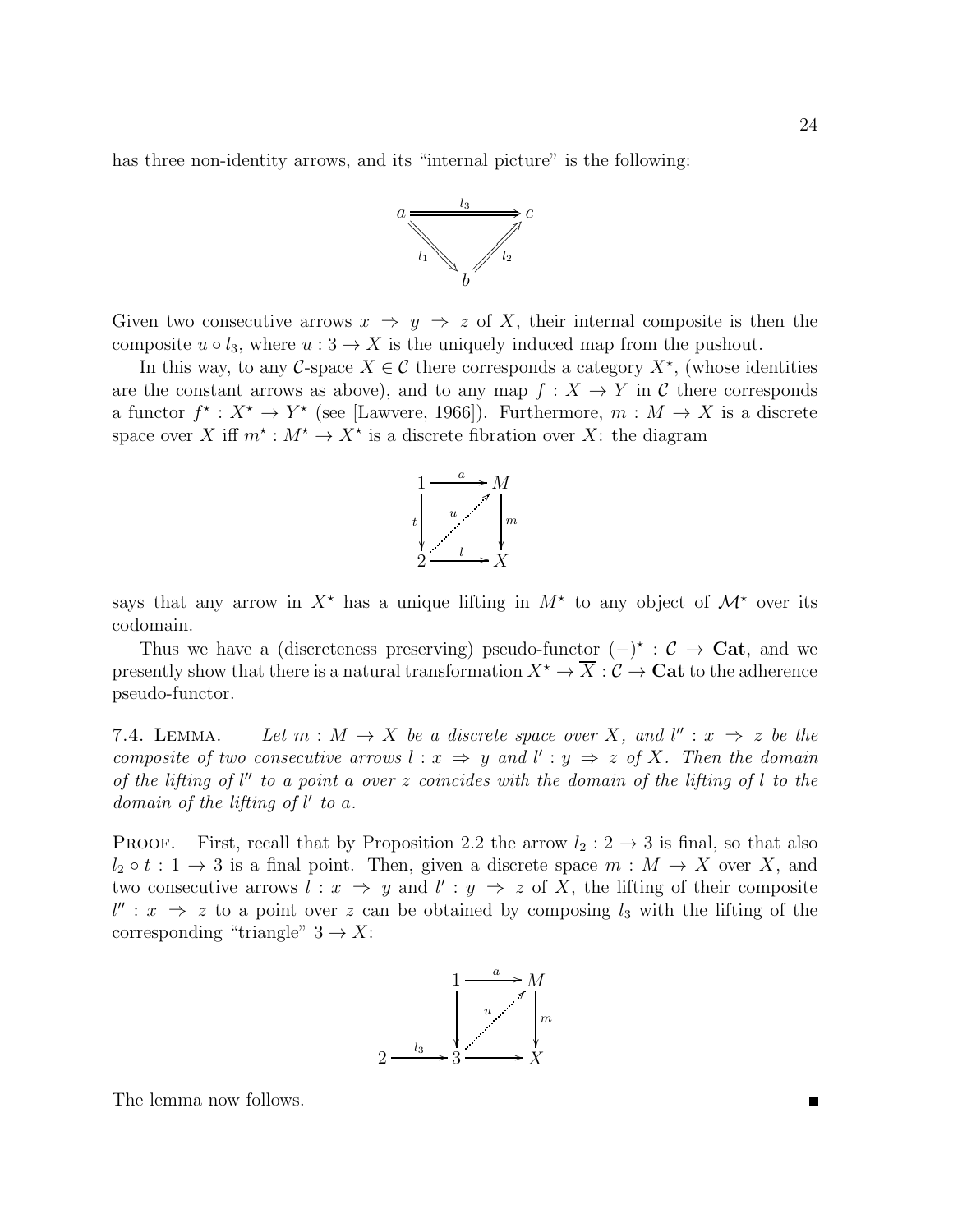Now, to any arrow  $l : x \Rightarrow y$  in X we associate a displacement  $\lambda$  from x to y (see Section 3.7), that is an arrow of the adherence category  $\overline{X}$ . This is given by the domain  $u \circ s$  of the lifting of l to the final point of (the total of) the neighborhood  $\nu(y)$ :



7.5. PROPOSITION. The above assignment defines a functor  $X^* \to \overline{X}$ .

PROOF. Since identities are easily seen to be preserved, we concentrate on composition. Let  $l : x \Rightarrow y$  and  $l' : y \Rightarrow z$  in  $X^*$ , and let  $\lambda$  and  $\lambda'$  be the corresponding arrows in  $\overline{X}$ :



Their composite in  $\overline{X}$  is the composite



where v is universally induced by  $\lambda'$ . But if  $h: 2 \to \nu(y)$  is the lifting of  $l: 2 \to X$  to e, then  $v \circ h : 2 \to \nu(z)$  is the lifting of l to  $v \circ e = h' \circ s$ , the domain of the lifting of l'. Thus, the proposition follows from the lemma above. П

7.6. PROPOSITION. The functors  $X^* \to \overline{X}$  are the components of a pseudo-natural transformation.

**PROOF.** Let  $f: X \to Y$  be a map in C. Suppose that  $l: x \Rightarrow x'$  is an arrow in X and that  $fx = y$  and  $fx' = y'$ . We must show that if the displacement  $\lambda : \nu(x) \to \nu(x')$  corresponds to the arrow  $l: 2 \to X$ , then the displacement  $\overline{f}\lambda = \exists_f \lambda : \exists_f \nu(x) \to \exists_f \nu(x') \cong \nu(y')$ corresponds to the arrow  $fl: 2 \to X$ . Comparing the following diagrams:



one sees that  $v = e' \circ u$ , and the proposition follows.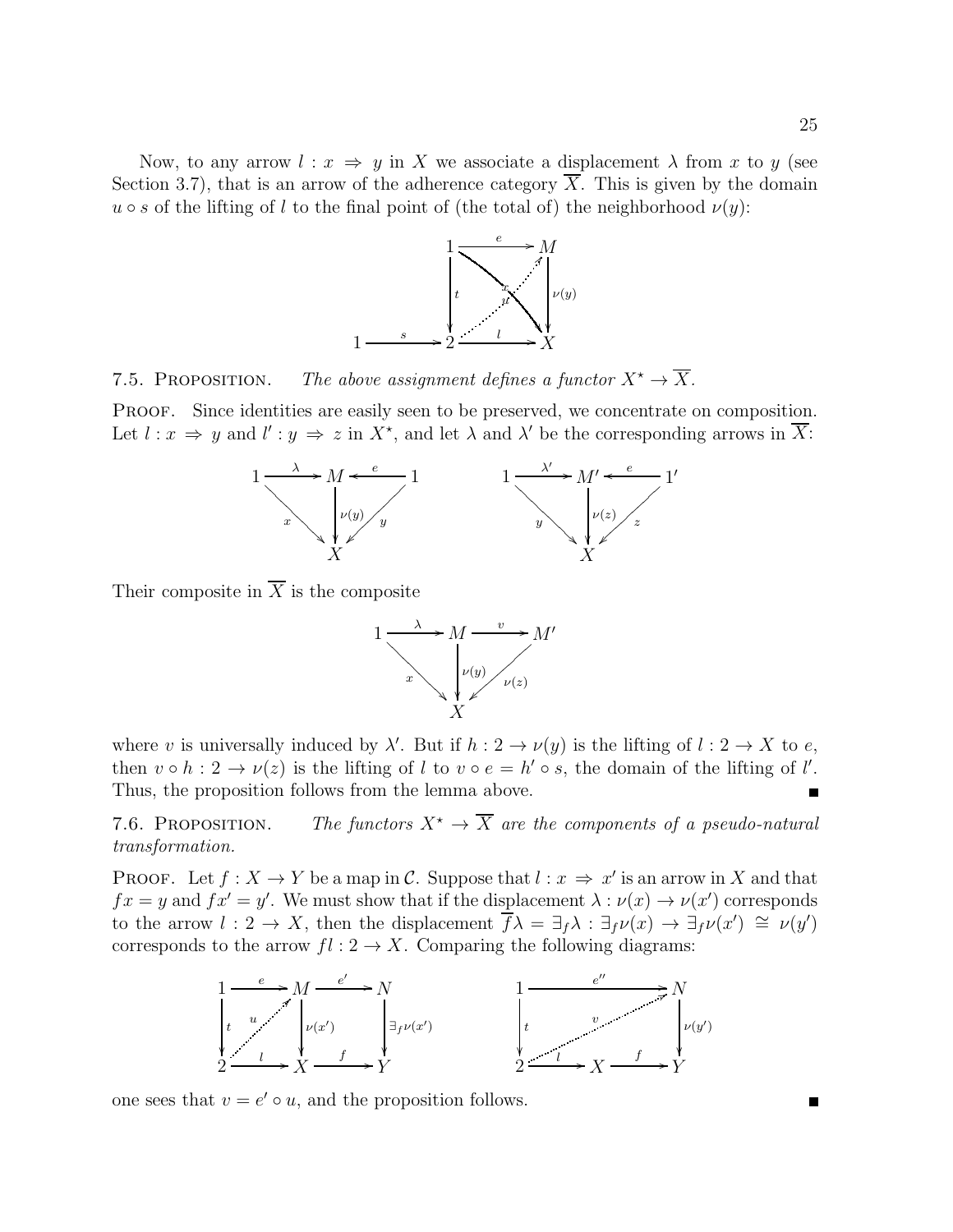## 8. Further examples

8.1. "Classical" factorization systems. As hinted in the Introduction, if the points are discrete (as it happens for most of the "classical" factorization systems) then the concepts defined in Section 3 (that is,  $(\mathcal{E}, \mathcal{M})$ -category theory) tend to became trivial.

For instance, let  $(\mathcal{E},\mathcal{M})$  be the classical (strong) epi-mono factorization system on Set or on another category C. Then, for any  $X \in \mathcal{C}$ , X is discrete. Thus, a map  $p : P \to X$ has a colimit iff it is strongly constant, that is factors *uniquely* through 1. (If X has more than a point,  $0 \to X$  has not a colimit.) If X has a subobject different from the maximum id $_X: X \to X$ , then  $\mathcal{M}/X$  is not discrete, so that X cannot have a power object. If  $\mathcal{C} = \mathbf{Set}$ , a map is adjunctible iff it is bijective. A map is dense iff it is surjective, and fully-faithful iff it is injective.

Similar results hold for factorization systems where all the arrows are in  $\mathcal M$  (so that  $\mathcal E$  is the class of isomorphisms).

8.2. GRAPHS. Let Gph be the category of reflexive graphs and  $s, t : 1 \rightarrow 2$  the arrow graph. The pre-factorization system  $(\mathcal{E},\mathcal{M})$  generated by t is in fact a factorization system (see [Pisani, 2007a] and references therein). So, Gph is a two-sided  $(\mathcal{E}, \mathcal{M})$ -category with an arrow object. The category Gph is "incomplete" in two related respects:

- 1. there is no internal composition of internal arrows, so that  $\overline{X}$  is a sort of "completion" of the graph  $X$ : indeed, it is the free category on it;
- 2. not all functors  $\overline{X} \to \overline{Y}$  are realized by an actual map  $f : X \to Y$  in C.

In Gph there are no power objects. Indeed, if  $y : X \to \mathcal{P}X$  would exist, then  $\mathcal{M}/X \cong$  $\overline{\mathcal{P}X}$ ; but the latter should be a free category, while  $\mathcal{M}/X \cong \mathbf{Set}^{\overline{X}^{\mathrm{op}}}$  is not so. Colimits in a graph  $X$  are the same that colimits in the corresponding free category.

Similarly, if  $Gph'$  is the category of *irreflexive* graphs and  $s, t : 1 \rightarrow 2$  the arrow irreflexive graph, then the pre-factorization system  $(\mathcal{E}, \mathcal{M})$  generated by t is a factorization system. Note however that:

- the arrow irreflexive graph  $2 \in \mathbf{Gph}'$  is not an arrow object (it has no points);
- the Gph'-sets are the sets with an endomapping;
- the connected Gph'-spaces are those graphs whose endomapping reflection is terminal; for example, the dot graph and 2 itself are not connected (see [Pisani, 2007a]).

8.3. POSETS. Let **Pos** be the category of posets,  $s, t : 1 \rightarrow 2$  the arrow poset, and  $(\mathcal{E}, \mathcal{M})$  the pre-factorization system generated by t and  $1+1 \rightarrow 1$ . A map  $f : X \rightarrow Y$ in **Pos** is orthogonal to  $1 + 1 \rightarrow 1$  iff it is injective on objects, so that the maps in M are (isomorphic to) the lower-sets inclusions. So,  $\mathcal{M}/X$  is the category (in fact, poset)  $\downarrow$ X of lower-sets of X, and since the latter is reflective in  $\text{Pos}/X$ ,  $(\mathcal{E}, \mathcal{M})$  is a factorization system. Furthermore, a map  $f: X \to Y$  is in  $\mathcal E$  iff its lower-set reflection is the maximum Y, that is iff it is a "cofinal mapping" in the classical sense.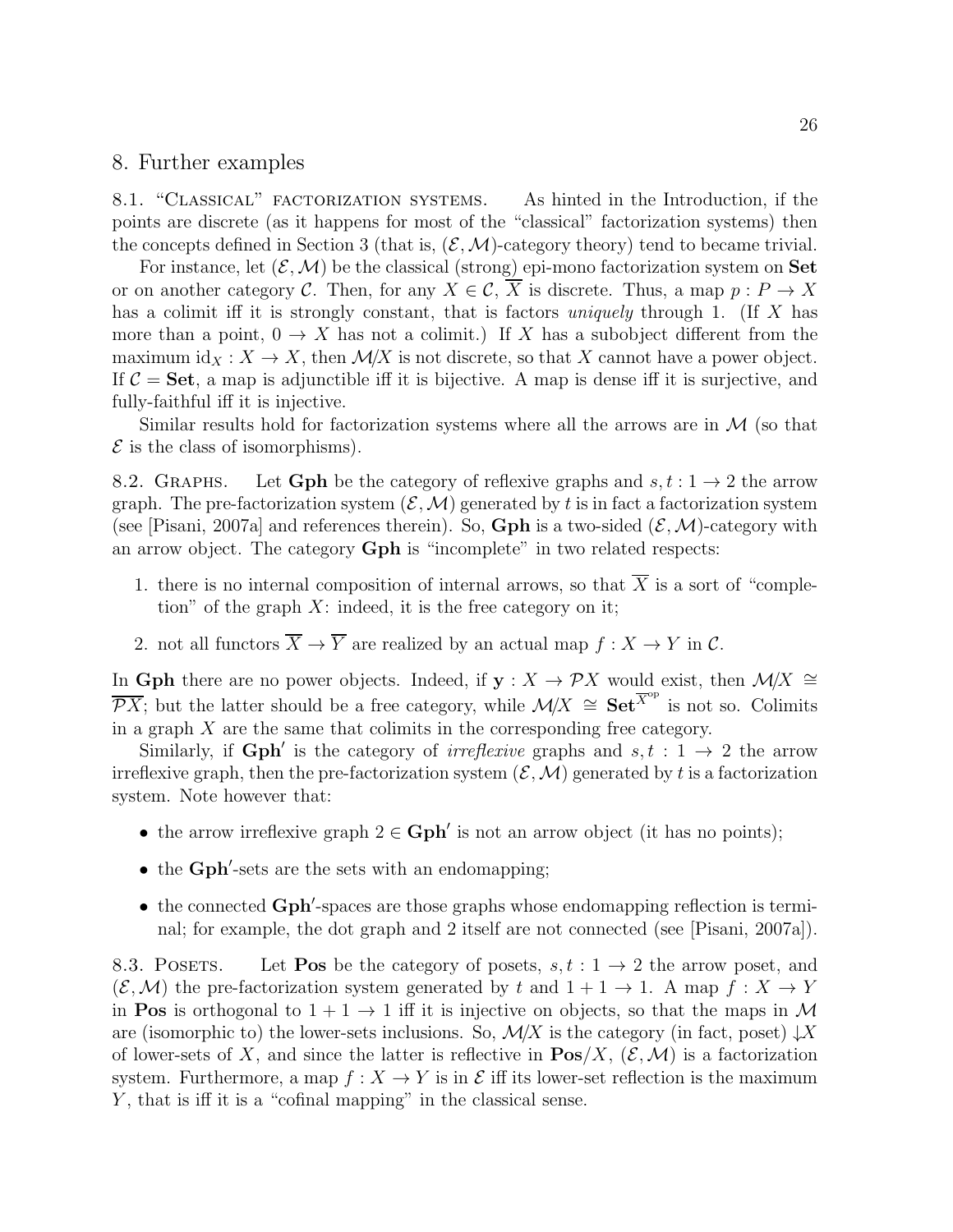Given a point  $x \in X$  of a poset, its neighborhood  $\nu(x) = \downarrow x$  is the principal lower-set generated by x. As in Cat,  $\overline{X} \cong X$ . The colimit of a map  $p : P \to X$  in Pos is the sup of the set of points  $pa, a \in P$ , or equivalently of the lower-set  $\downarrow p$  generated by p. The colimit is absolute iff such a sup is in fact a maximum. A map  $f: X \to Y$  is dense if any  $y \in Y$  is the sup of the fx which are less than y (that is, iff the functor f is dense in the classical sense).

The category of **Pos-sets is**  $S = 2$ **, and the component functor Pos**  $\rightarrow$  2 reduces to the "non-void" predicate. Every  $X \in \mathbf{Pos}$  has a power object: the Yoneda map  $y: X \to \downarrow X$  is the inclusion of X in its lower-sets poset. In particular, the truth-values poset is  $\Omega = 2$ , and we have the natural hom maps  $X' \times X \to 2$ . Although  $2 \in \textbf{Pos}$ clearly satisfies Lawvere's axioms, it is not an arrow object in our sense, since it does not generate  $(\mathcal{E}, \mathcal{M})$ .

Note that another factorization system on **Pos** can be obtained by simply restricting the comprehensive factorization system to the full subcategory of posets. (Indeed, if  $m : M \to X$  is a discrete fibration and X is a poset, then also M is a poset.) The neighborhoods are again the principal lower-sets, but now there are no power objects. This  $(\mathcal{E}, \mathcal{M})$ -category may be considered as representing the common kernel shared by "categories of categories" and "topological categories".

8.4. Topological spaces? As already remarked, by exploiting the logic of a factorization system on an arbitrary finitely complete category, we have been doing in a sense  $(\mathcal{E},\mathcal{M})$ -category theory and  $(\mathcal{E},\mathcal{M})$ -topology at the same time. Indeed, we have often let our intuition be guided by topological ideas, and we have also talked about "topological categories" when we meant to refer specifically to some category of "spaces" rather than of "categories".

Of course, we are not thinking of the classical category of topological spaces, since we assume that some kind of infinitesimal objects exist in  $\mathcal{C}$ . In particular the neighborhood  $\nu(x)$  of a point should be thought of as the infinitesimal part of the space near x.

We have also observed in Section 7 that the classical analysis of infinitesimal aspects in topology via ultrafilter convergence can be in part reconstructed in our general context by assuming a "universal convergence object"  $t: 1 \rightarrow T$ . Here, rather than presenting any specific model of "topological"  $(\mathcal{E}, \mathcal{M})$ -category, we briefly speculate on some properties which may be required to hold in it.

First, it seems natural to assume that neighborhoods are really parts of the space, that is, the maps  $\nu(x): N \to X$  are monorphisms. Thus, a space over X has at most a way to be near x (see Section 3.7). Although both the  $(\mathcal{E},\mathcal{M})$ -categories of posets just defined have this property they do not have the following "separation property": distinct points have disjoint neighborhoods (that is, with an initial pullback).

If this is the case, there are no non-trivial displacements between points, so that X is discrete. Thus,  $p : P \to X$  (with P non-empty) is near x iff it converges to x. Furthermore, a map  $f: X \to Y$  is dense iff for any  $y \in Y$  the neighborhood  $\nu(y)$  meets some (infinitesimal) part of  $X$ .

As observed in Section 3.3, spaces T with a final point  $t : 1 \rightarrow T$  (for instance,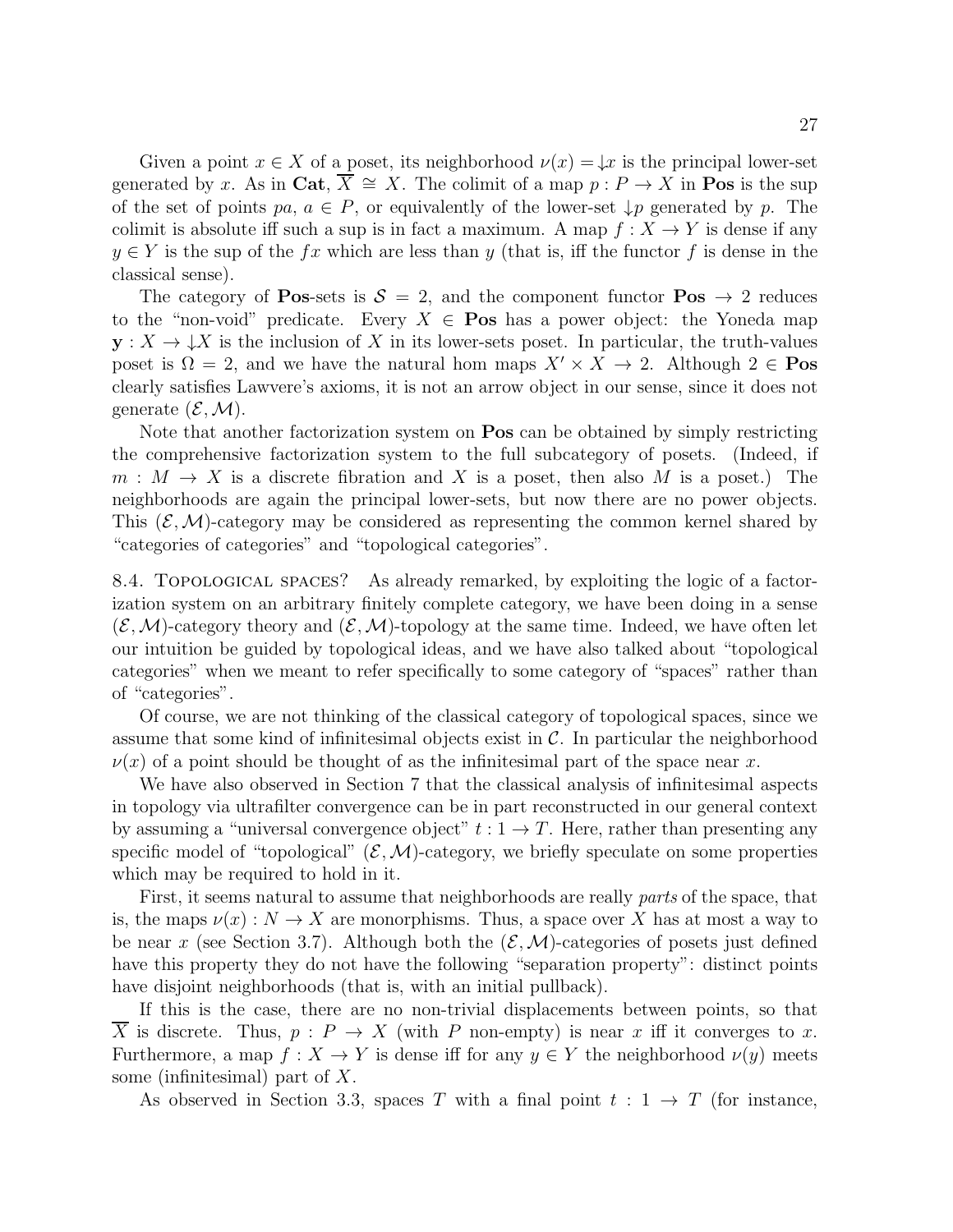the total space of any neighborhood) should be considered as "absolutely concentrated" around their final point t. The neighborhood of t itself is the identity  $\nu(t) = id_T : T \to T$ . The terminal map  $T \to 1$  is fully-faithful and adjunctible. Conversely, if  $X \to 1$  is adjunctible, then  $X$  has a terminal point.

The monomorphic discrete spaces  $m : M \to X$  over X (in particular the neighborhoods) can be seen as the "open parts" of X. Thus any map in  $\mathcal C$  is continuous in the classical sense.

One may reasonably assume that C is a category of cohesion relative to  $S$ , in the sense of [Lawvere, 2007]. We now consider only the existence of a right adjoint to the discrete inclusion, but at any level. That is, we suppose that for any  $X \in \mathcal{C}$  there is an "interior operator"  $i \dashv (-)^\circ : C/X \to \mathcal{M}/X$  (as it happens in Cat, but also in the classical category of topological spaces, if  $M$  is the class of local homeomorphisms). In that case, the points of  $p^{\circ}$  over  $x \in X$  are bijective with morphisms  $\nu(x) \to p$  over X. (This corresponds to the classical fact that the points of the fiber over  $x$  of the etale coreflection of a bundle are bijective with the germs of its cross sections at  $x$ .) In particular, for monomorphic spaces over  $X$ , a point is in the interior of a part iff its neighborhood is in the part.

So far, we have done "one-sided  $(\mathcal{E}, \mathcal{M})$ -topology". Clearly, it is not appropriate to assume a duality functor  $C \to C$  as for "categories of categories". Yet, C may be considered two-sided, by assuming that it has another factorization system  $(\mathcal{E}', \mathcal{M}')$ , where  $\mathcal{M}'$  plays the role of the class of continuous perfect maps (so that  $S' = \mathcal{M}'/1$  is the subcategory of "compact" spaces). Indeed, the latter are classical characterized by a "discrete ultrafilter fibration" property, dual to the one that holds for local homeomorphisms. In that case, it seems likely that the law of Proposition 6.4 may play an important role. (As the proof of the proposition shows, the law itself would follow from a complement operator parameterized by  $S$ , which exchanges left and right discrete spaces over  $X$ ; that is assuming, for any  $m \in \mathcal{M}/X$ , a right adjoint to the functor  $\Gamma_1(m \times -): C/X \to \mathcal{S}$ , valued in  $\mathcal{M}/X$ , and conversely.) Indeed, we would then have in particular the (36) and its dual, which, for monomorphic spaces over  $X$ , can be rephrased as: "a point is in the closure of a part iff its neighborhood meets the part"; and as: "a point is adherent to a part iff its closure meets the part".

### References

- M.M. Clementino, D. Hofmann and G. Janelidze (2005), Local Homeomorphisms via Ultrafilter Convergence, Proc. Amer. Math. Soc. 133, 917-922.
- A. Kock and G.E. Reyes (1977), Doctrines in Categorical Logic, Handbook of Mathematical Logic, North-Holland, 283-313.
- F.W. Lawvere (1963), Functorial Semantics of Algebraic Theories, Phd Thesis, republished in Reprints in Theory and Appl. Cat.
- F.W. Lawvere (1966), The Category of Categories as a Foundation for Mathematics,